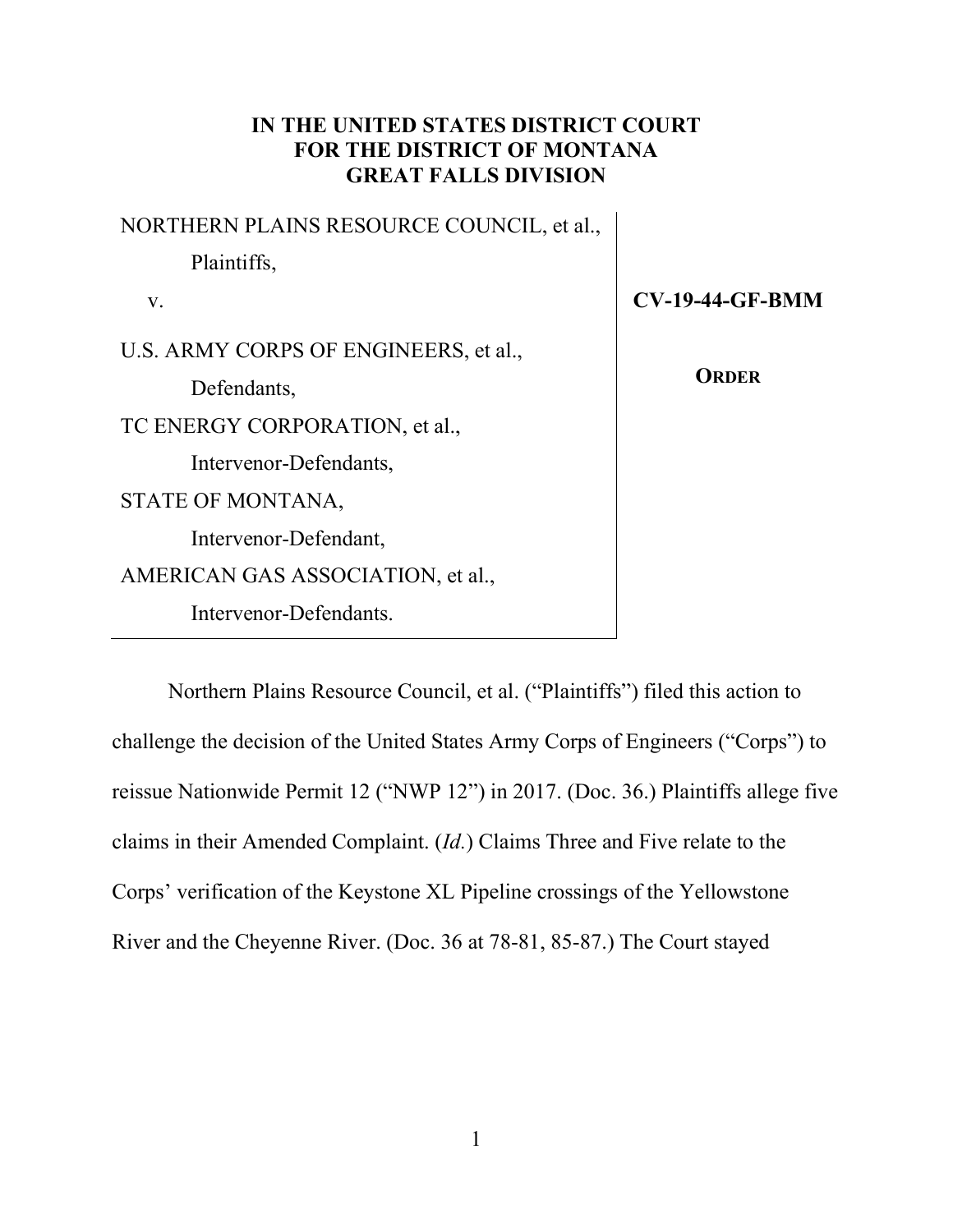Plaintiffs' Claims Three and Five pending further action by the Corps. (Doc. 56 at 1.)

Plaintiffs' Claims One, Two, and Four relate to the Corps' reissuance of NWP 12 in 2017. Plaintiffs allege that the Corps' reissuance of NWP 12 violated the Endangered Species Act ("ESA"), the National Environmental Policy Act ("NEPA"), and the Clean Water Act ("CWA"). (Doc. 36 at 73-77, 81-84.) Plaintiffs, Defendants the Corps, et al. ("Federal Defendants"), and Intervenor-Defendants TC Energy Corporation, et al. ("TC Energy") filed cross-motions for partial summary judgment regarding Plaintiffs' Claims One, Two, and Four. (Docs. 72, 87, 90.) Intervenor-Defendants the State of Montana and American Gas Association, et al., filed briefs in support of Defendants. (Docs. 92 & 93.) Amici Curiae Edison Electric Institute, et al., and Montana Petroleum Association, et al., also filed briefs in support of Defendants. (Docs. 106 & 122.)

#### BACKGROUND

Congress enacted the CWA to "restore and maintain the chemical, physical, and biological integrity of the Nation's waters." 33 U.S.C. § 1251(a). To that end, the Corps regulates the discharge of any pollutant, including dredged or fill material, into jurisdictional waters. See 33 U.S.C. §§ 1311, 1362(6), (7), (12). Section 404 of the CWA requires any party seeking to construct a project that will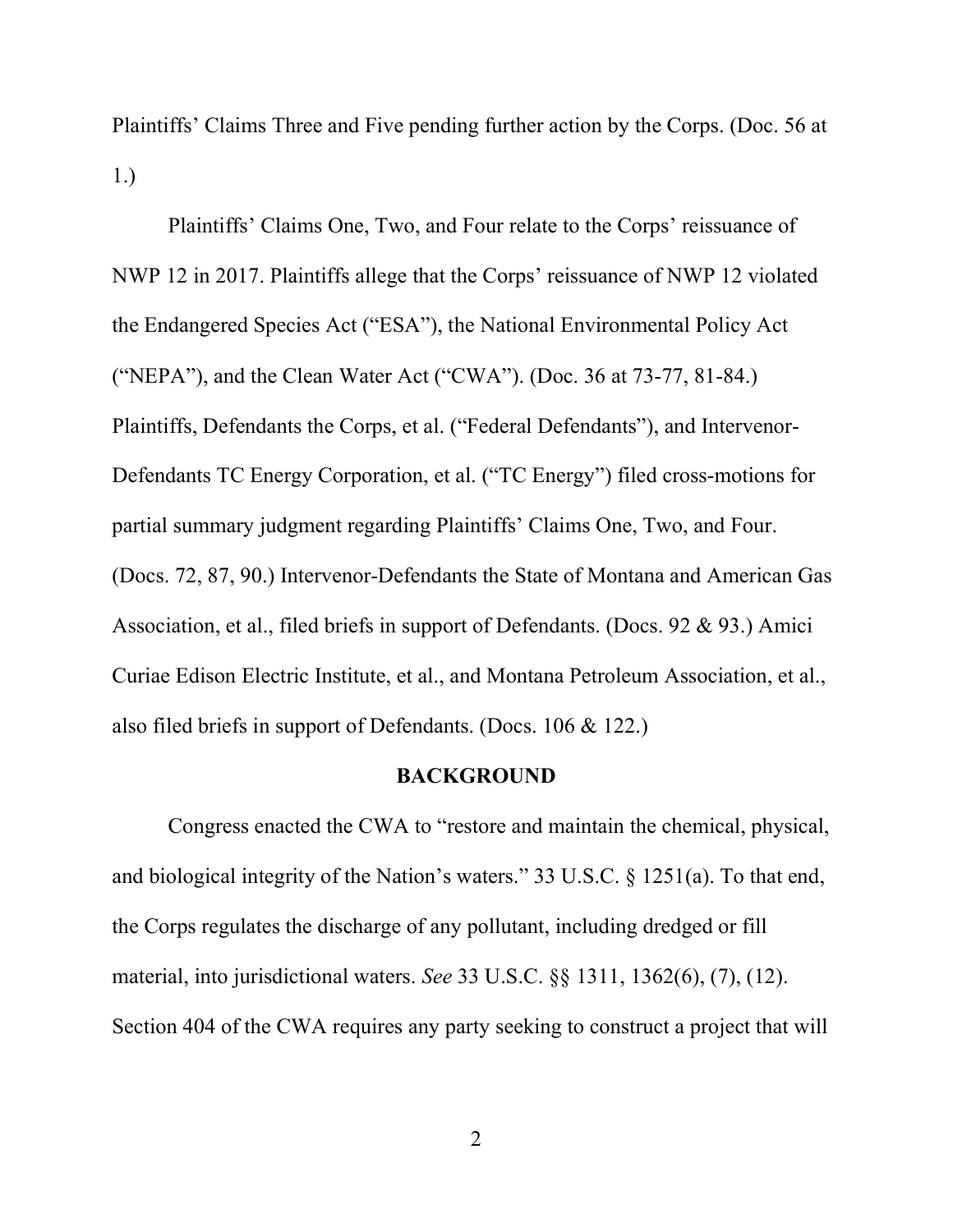discharge dredged or fill material into jurisdictional waters to obtain a permit. See 33 U.S.C. § 1344(a), (e).

The Corps oversees the permitting process. The Corps issues individual permits on a case-by-case basis. 33 U.S.C. § 1344(a). The Corps also issues general nationwide permits to streamline the permitting process for certain categories of activities. 33 U.S.C. § 1344(e). The Corps issues nationwide permits for categories of activities that are "similar in nature, will cause only minimal adverse environmental effects when performed separately, and will have only minimal cumulative adverse effect on the environment." 33 U.S.C. § 1344(e)(1). Nationwide permits may last up to five years, at which point they must be reissued or left to expire. 33 U.S.C. § 1344(e)(2).

 The Corps issued NWP 12 for the first time in 1977 and reissued it most recently in 2017. 82 Fed. Reg. 1860, 1860, 1985-86 (January 6, 2017). NWP 12 authorizes discharges of dredged or fill material into jurisdictional waters as required for the construction, maintenance, repair, and removal of utility lines and associated facilities. 82 Fed. Reg. at 1985-86. Utility lines include electric, telephone, internet, radio, and television cables, lines, and wires, as well as any pipe or pipeline for the transportation of any gaseous, liquid, liquescent, or slurry substance, including oil and gas pipelines. 82 Fed. Reg. at 1985. The discharge may not result in the loss of greater than one-half acre of jurisdictional waters for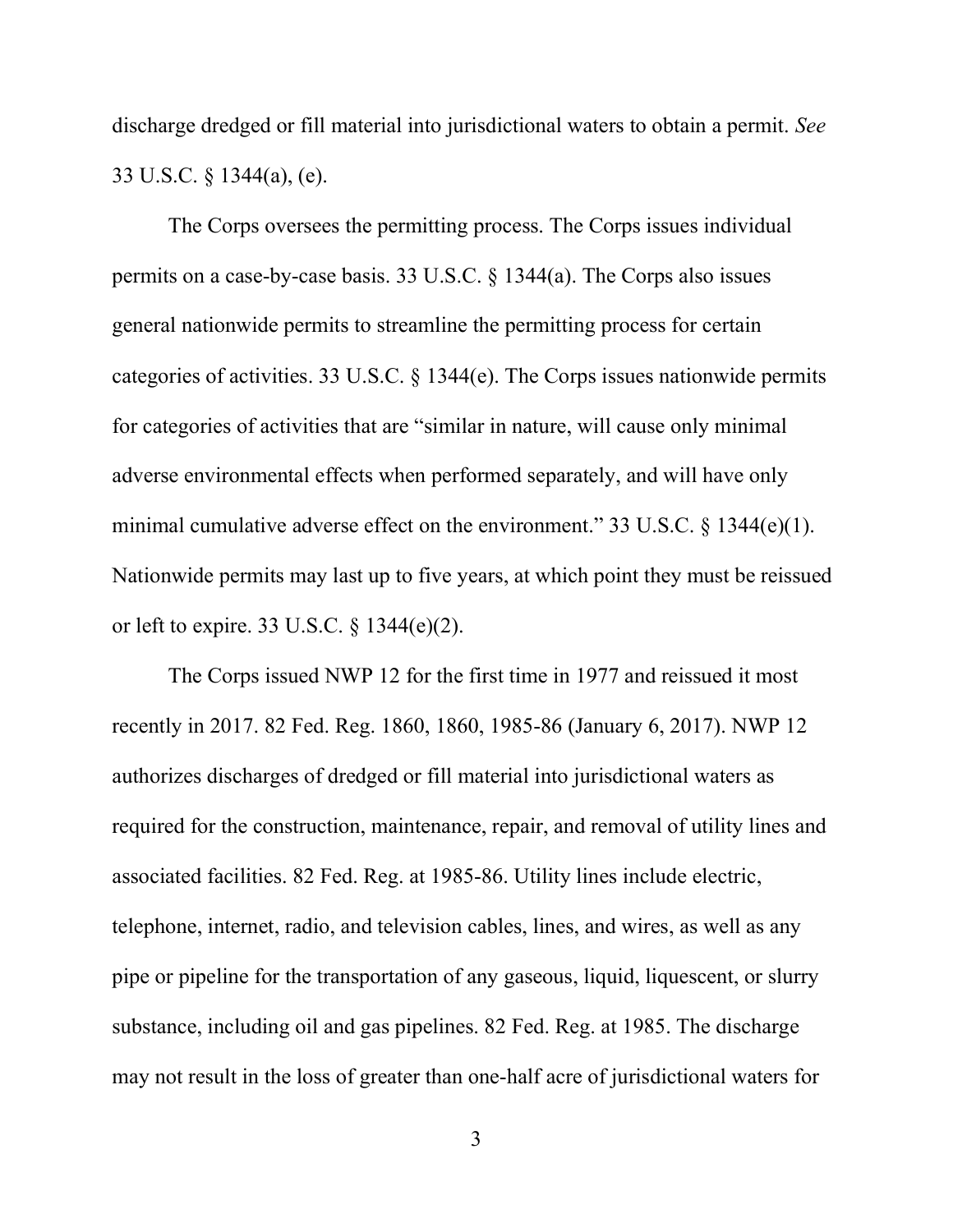each single and complete project. 82 Fed. Reg. at 1985. For linear projects like pipelines that cross a single waterbody several times at separate and distant locations, or cross multiple waterbodies several times, each crossing represents a single and complete project. 82 Fed. Reg. at 2007. Activities meeting NWP 12's conditions may proceed without further interaction with the Corps. See Nat'l *Wildlife Fed'n v. Brownlee,* 402 F. Supp. 2d  $1, 3$  (D.D.C. 2005).

 A permittee must submit a preconstruction notification ("PCN") to the Corps' district engineer before beginning a proposed activity if the activity will result in the loss of greater than one-tenth acre of jurisdictional waters. 82 Fed. Reg. at 1986. Additional circumstances exist under which a permittee must submit a PCN to a district engineer. See 82 Fed. Reg. at 1986. The PCN for a linear utility line must address the water crossing that triggered the need for a PCN as well as the other separate and distant crossings that did not themselves require a PCN. 82 Fed. Reg. at 1986. The district engineer will evaluate the individual crossings to determine whether each crossing satisfies NWP 12. 82 Fed. Reg. at 2004-05. The district engineer also will evaluate the cumulative effects of the proposed activity caused by all of the crossings authorized by NWP 12. Id.

 All nationwide permits, including NWP 12, remain subject to 32 General Conditions contained in the Federal Regulations. 82 Fed. Reg. 1998-2005. General Condition 18 prohibits the use of any nationwide permit for activities that are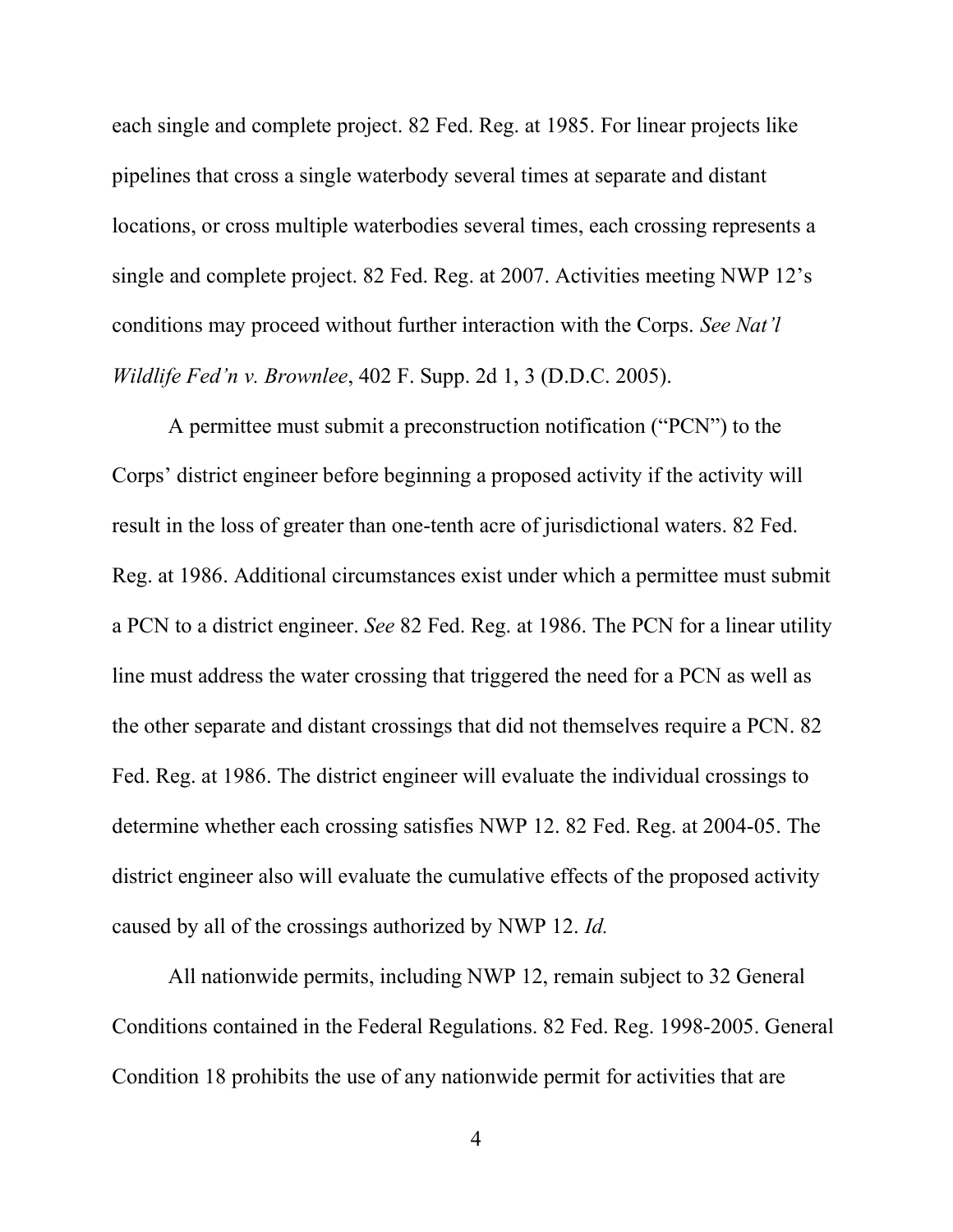likely to directly or indirectly jeopardize threatened or endangered species under the ESA or destroy or adversely modify designated critical habitat for such species. 82 Fed. Reg. at 1999-2000.

The ESA and NEPA require the Corps to consider the environmental impacts of its actions. Section  $7(a)(2)$  of the ESA requires the Corps to determine "at the earliest possible time" whether any action it takes "may affect" listed species and critical habitat. 16 U.S.C. § 1536(a)(2); 50 C.F.R. § 402.14(a). If the Corps' action "may affect" listed species or critical habitat, the Corps must consult with U.S. Fish and Wildlife Service ("FWS") and/or National Marine Fisheries Service ("NMFS") (collectively, "the Services"). 16 U.S.C.  $\S$  1536(a)(2); 50 C.F.R. § 402.14(a). Under NEPA, the Corps must produce an environmental impact statement unless it issues a finding of no significant impact (FONSI). 42 U.S.C. § 4332(C); 40 C.F.R. § 1508.9.

The Corps issued a final Decision Document explaining NWP 12's environmental impacts when it reissued NWP 12 in 2017. NWP005262-5349. The Corps determined that NWP 12 would result in "no more than minimal individual and cumulative adverse effects on the aquatic environment" under the CWA. NWP005340. The Corps also concluded that NWP 12 complied with both the ESA and NEPA. NWP005324, 5340. The Decision Document comprised a FONSI under NEPA. NWP005340.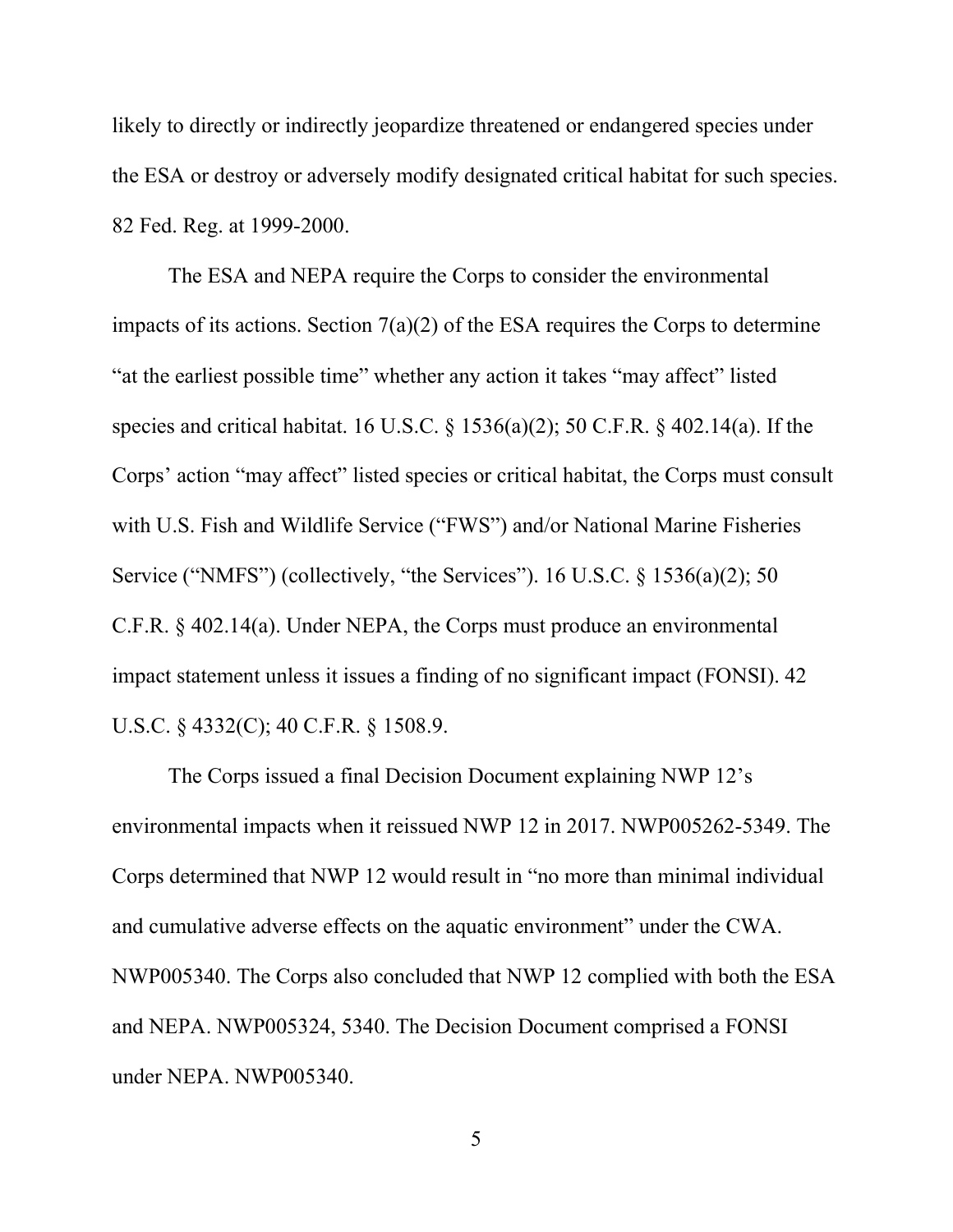The Corps explained that its 2017 reissuance of NWP 12 complied with the ESA because NWP 12 would not affect listed species or critical habitat. NWP005324. The Corps did not consult with the Services based on its "no effect" determination. NWP005324-25. A federal district court in 2005 concluded that the Corps should have consulted with FWS when it reissued NWP 12 in 2002. Brownlee, 402 F. Supp. 2d at 9-11. The Corps initiated formal programmatic consultation with the Services when it reissued NWP 12 in 2007. NWP031044. The Corps continued the programmatic consultation when it reissued NWP 12 in 2012. Id.

## LEGAL STANDARD

A court should grant summary judgment where the movant demonstrates that no genuine dispute exists "as to any material fact" and the movant is "entitled to judgment as a matter of law." Fed. R. Civ. P. 56(a). Summary judgment remains appropriate for resolving a challenge to a federal agency's actions when review will be based primarily on the administrative record. Pit River Tribe v. U.S. Forest Serv., 469 F.3d 768, 778 (9th Cir. 2006).

The Administrative Procedure Act's ("APA") standard of review governs Plaintiffs' claims. See W. Watersheds Project v. Kraayenbrink, 632 F.3d 472, 481 (9th Cir. 2011). The APA instructs a reviewing court to "hold unlawful and set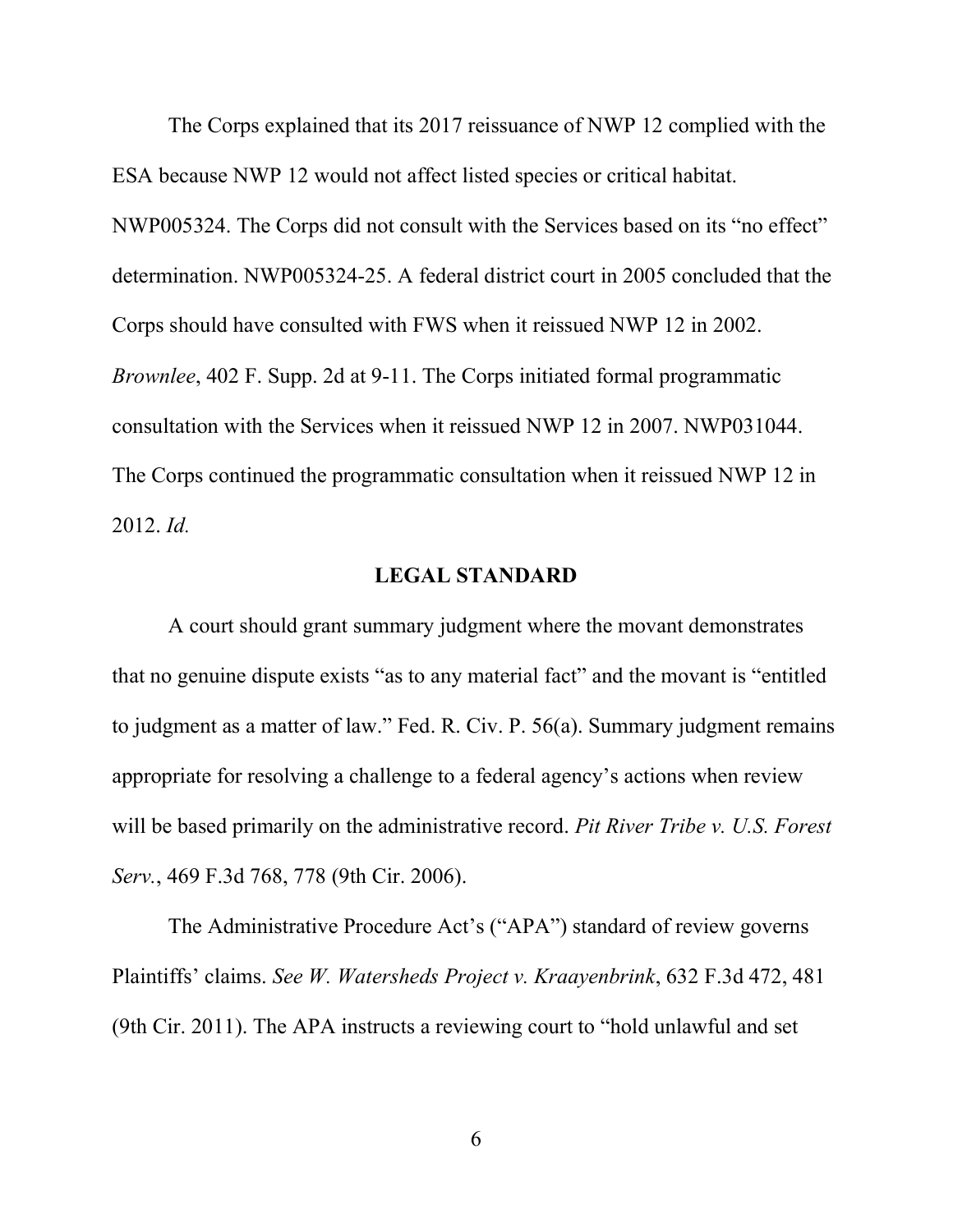aside" agency action deemed "arbitrary, capricious, an abuse of discretion, or otherwise not in accordance with law." 5 U.S.C. § 706(2)(A).

### DISCUSSION

# I. ENDANGERED SPECIES ACT

### A. ESA Section 7(a)(2) Consultation

Section 7(a)(2) of the ESA requires the Corps to ensure any action that it authorizes, funds, or carries out is not likely to jeopardize the continued existence of any listed species or destroy or adversely modify designated critical habitat. 16 U.S.C. § 1536(a)(2). The Corps must review its actions "at the earliest possible time" to determine whether an action "may affect" listed species or critical habitat. 50 C.F.R. § 402.14(a). The Corps must initiate formal consultation with the Services if the Corps determines that an action "may affect" listed species or critical habitat. 50 C.F.R. § 402.14; 16 U.S.C. § 1536(a)(2). The ESA does not require Section 7(a)(2) consultation if the Corps determines that a proposed action is not likely to adversely affect any listed species or critical habitat. 50 C.F.R.  $§$  402.14(b)(1).

Formal consultation is a process that occurs between the Services and the Corps. 50 C.F.R. § 402.02. The process begins with the Corps' written request for consultation under ESA Section 7(a)(2) and concludes with the Services' issuance of a biological opinion. 50 C.F.R. § 402.02. A biological opinion states the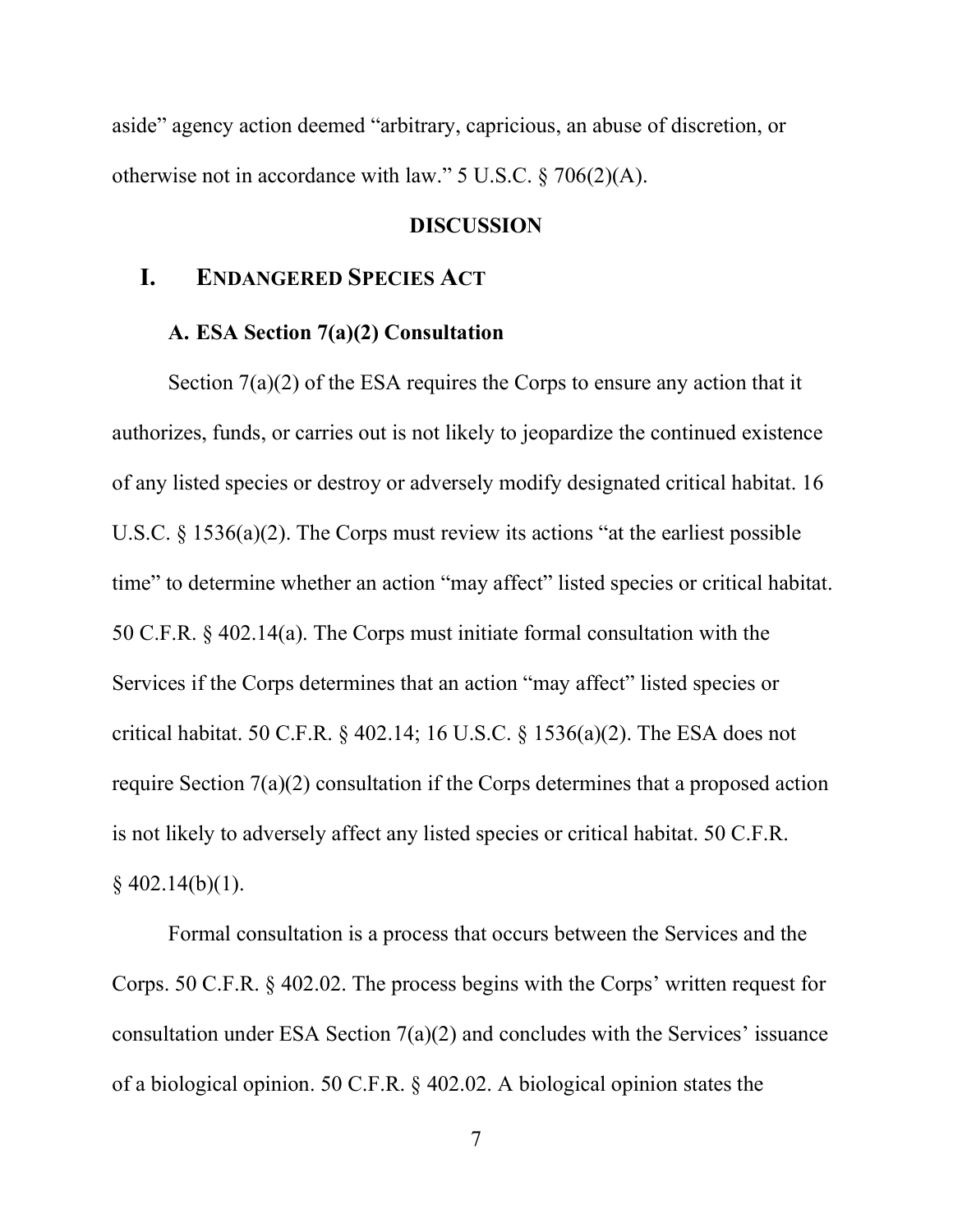Services' opinion as to whether the Corps' action likely would jeopardize the continued existence of listed species or result in the destruction or adverse modification of critical habitat. Id.

Programmatic consultation involves a type of consultation that addresses multiple agency actions on a programmatic basis. 50 C.F.R. § 402.02. Programmatic consultations allow the Services to consult on the effects of a programmatic action such as a "proposed program, plan, policy, or regulation" that provides a framework for future proposed actions. Id.

## B. The Corps' Reissuance of NWP 12 in 2017

The Corps concluded that its reissuance of NWP 12 in 2017 would have no effect on listed species or critical habitat. 82 Fed. Reg. at 1873-74; see also 81 Fed. Reg. 35186, 35193 (June 1, 2016). General Condition 18 provides that a nationwide permit does not authorize an activity that is "likely to directly or indirectly jeopardize the continued existence of a" listed species or that "will directly or indirectly destroy or adversely modify the critical habitat of such species." 82 Fed. Reg. at 1999.

A non-federal permittee must submit a PCN to the district engineer if a proposed activity "might" affect any listed species or critical habitat. 82 Fed. Reg. at 1999. The permittee may not begin work on the proposed activity until the district engineer notifies the permittee that the activity complies with the ESA and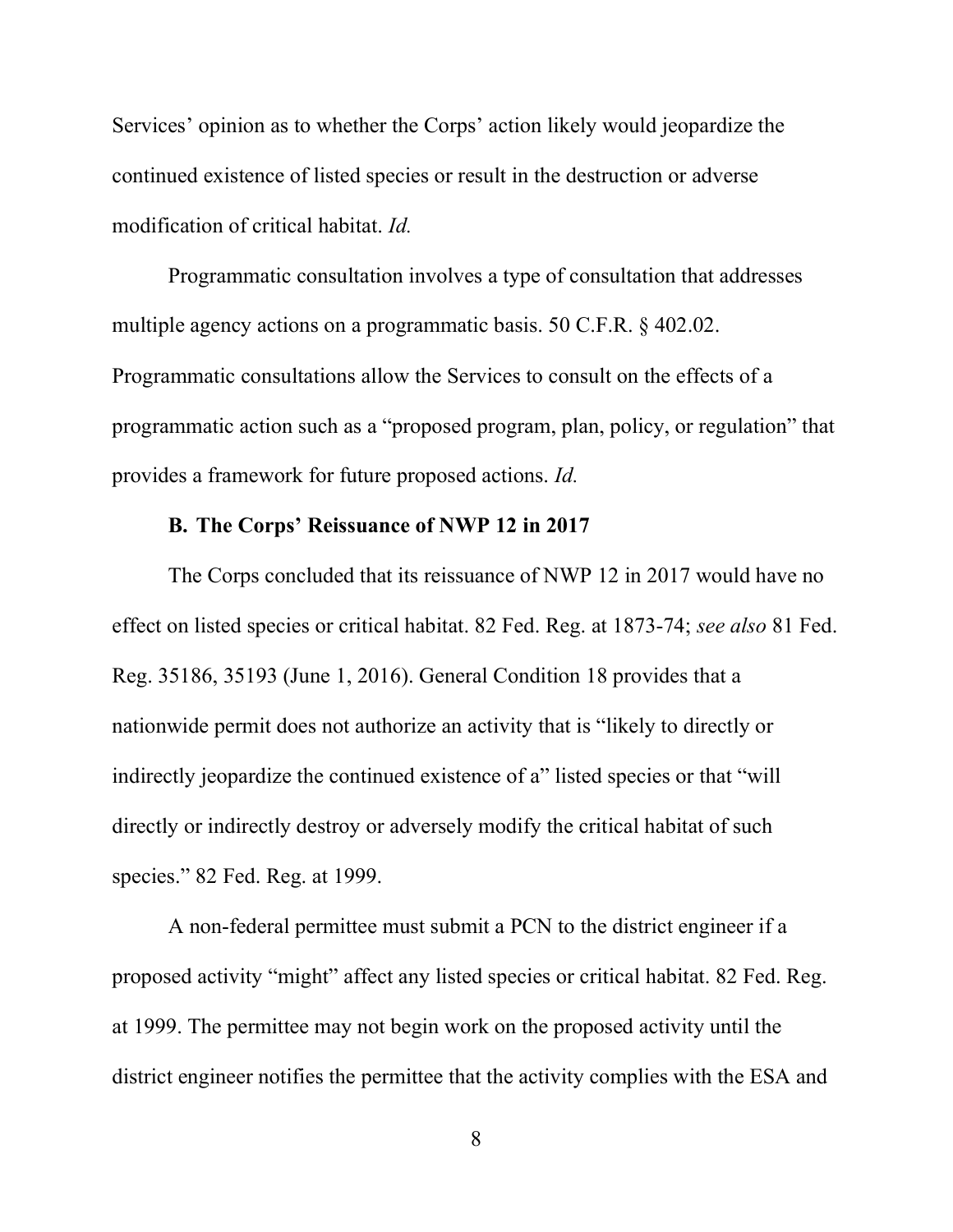that the activity is authorized. Id. The Corps determined that General Condition 18 ensures that NWP 12 will have no effect on listed species or critical habitat. NWP005324-26. The Corps declined to initiate Section 7(a)(2) consultation based on that determination. Id.

## C. The Corps Acted Arbitrarily and Capriciously

Plaintiffs argue that the Corps' failure to initiate Section  $7(a)(2)$  consultation violates the ESA. (Doc. 36 at 6.) Plaintiffs assert that the Corps should have initiated programmatic consultation when it reissued NWP 12 in 2017. (Doc. 36 at 6.) Defendants argue that the Corps properly assessed NWP 12's potential effects and did not need to initiate Section 7(a)(2) consultation. (Doc. 88 at 43.) Defendants assert that the Corps did not need to conduct programmatic consultation because project-level review and General Condition 18 ensure that NWP 12 will not affect listed species or critical habitat. (Doc. 88 at 46.)

To determine whether the Corps' "no effect" determination and resulting failure to initiate programmatic consultation proves arbitrary and capricious, the Court must decide whether the Corps "considered the relevant factors and articulated a rational connection between the facts found and the choice made." See Nat'l Ass'n of Home Builders v. Norton, 340 F.3d 835, 841 (9th Cir. 2003) (quoting Baltimore Gas & Elec. Co. v. Natural Res. Def. Council, 462 U.S. 87, 105 (1983)). The Corps' decisions are entitled to deference. See Kisor v. Wilkie, 139 S.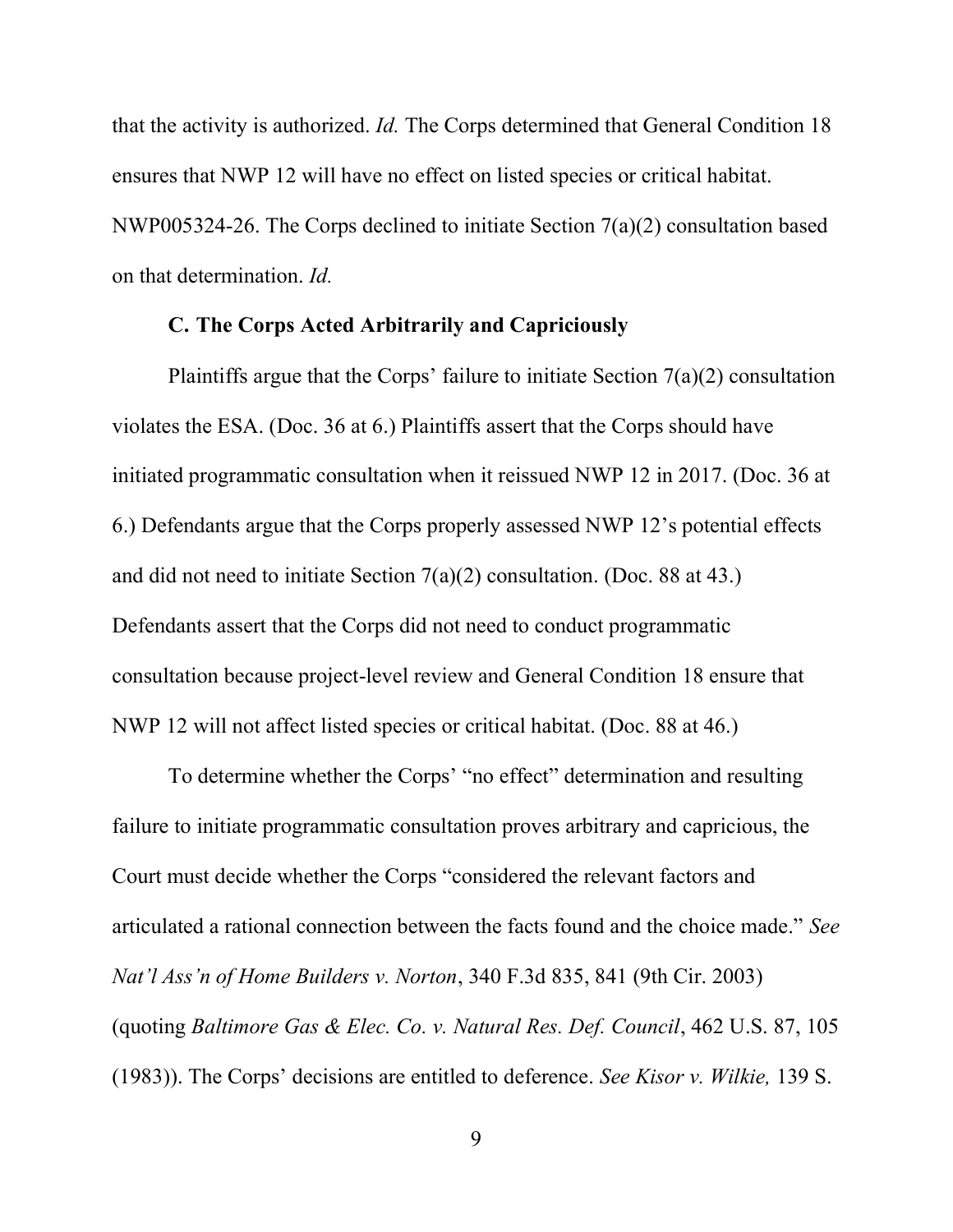Ct. 2400, 2417-18 (2019); Chevron, U.S.A. v. Nat. Res. Def. Council, 467 U.S. 837, 844 (1984).

Programmatic consultation proves appropriate when an agency's proposed action provides a framework for future proposed actions. 50 C.F.R. § 402.02. Federal actions subject to programmatic consultation include federal agency programs. See 80 Fed. Reg. 26832, 26835 (May 11, 2015); 50 C.F.R. 402.02. A federal agency may develop those programs at the national scale. Id. The Services specifically have listed the Corps' nationwide permit program as an example of the type of federal program that provides a national-scale framework and that would be subject to programmatic consultation. See 80 Fed. Reg. at 26835.

Programmatic consultation considers the effect of an agency's proposed activity as a whole. A biological opinion analyzes whether an agency action likely would jeopardize a listed species or adversely modify designated critical habitat. 50 C.F.R. §§ 402.02, 402.14(h). This type of analysis allows for a broad-scale examination of a nationwide program's potential impacts on listed species and critical habitat. See 80 Fed. Reg. at 26836. A biological opinion may rely on qualitative analysis to determine whether a nationwide program and the program's set of measures intended to minimize impacts or conserve listed species adequately protect listed species and critical habitat. Id. Programmatic-level biological opinions examine how the overall parameters of a nationwide program align with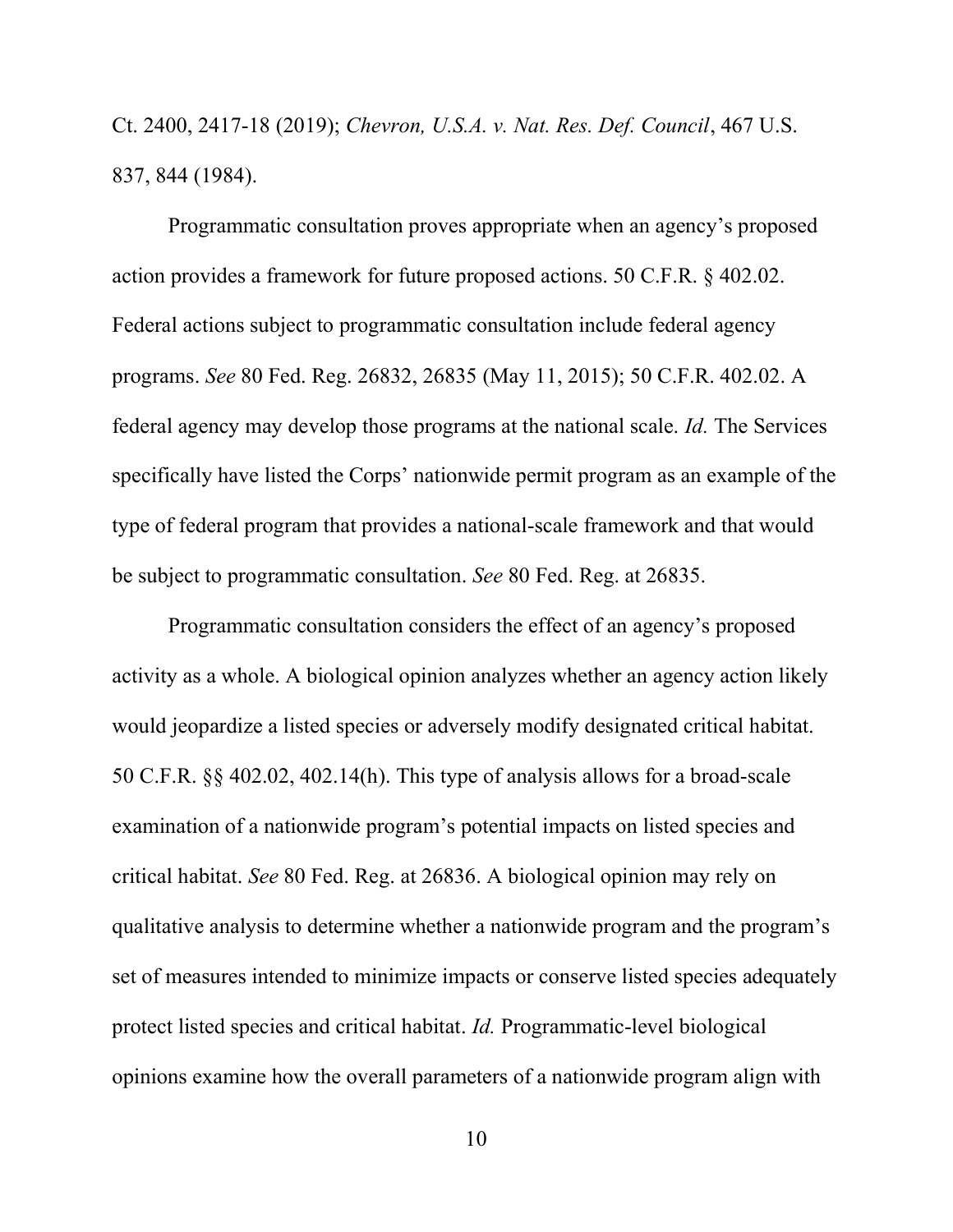the survival and recovery of listed species. Id. An agency should analyze those types of potential impacts in the context of the overall framework of a programmatic action. A broad examination may not be conducted as readily at a later date when the subsequent activity would occur. Id.

The Ninth Circuit in Western Watersheds Project v. Kraayenbrink, 632 F.3d at 472, evaluated amendments that the Bureau of Land Management ("BLM") made to national grazing regulations. BLM viewed the amendments as purely administrative and determined that they had "no effect" on listed species or critical habitat. *Id.* at 496. The Ninth Circuit rejected BLM's position based on "resounding evidence" from experts that the amendments "'may affect' listed species and their habitat." *Id.* at 498. The amendments did not qualify as purely administrative. The amendments altered ownership rights to water on public lands, increased barriers to public involvement in grazing management, and substantially delayed enforcement of failing allotments. *Id*. The amendments would have a substantive effect on listed species. Id.

There similarly exists "resounding evidence" in this case that the Corps' reissuance of NWP 12 "may affect" listed species and their habitat. NWP 12 authorizes limited discharges of dredged or fill material into jurisdictional waters. 82 Fed. Reg. at 1985. The Corps itself acknowledged the many risks associated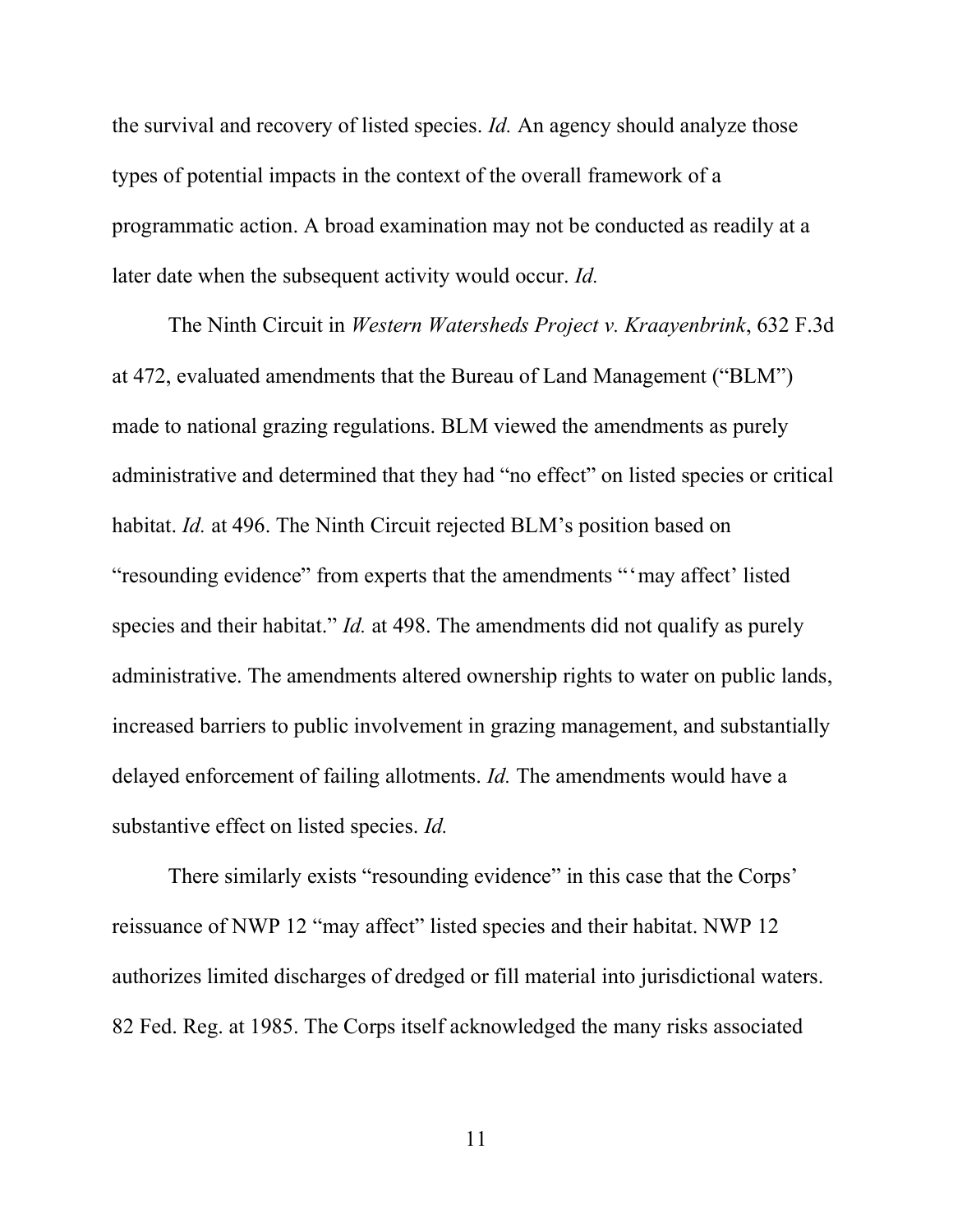with the discharges authorized by NWP 12 when it reissued NWP 12 in 2017. NWP005306.

The Corps noted that activities authorized by past versions of NWP 12 "have resulted in direct and indirect impacts to wetlands, streams, and other aquatic resources." NWP005306. Discharges of dredged or fill material can have both permanent and temporary consequences. Id. The discharges permanently may convert wetlands, streams, and other aquatic resources to upland areas, resulting in permanent losses of aquatic resource functions and services. The discharges also temporarily may fill certain areas, causing short-term or partial losses of aquatic resource functions and services. Id.

The Corps examined the effect of human activity on the Earth's ecosystems. NWP005307. Human activities affect all marine ecosystems. Id. Human activities alter ecosystem structure and function by changing the ecosystem's interaction with other ecosystems, the ecosystem's biogeochemical cycles, and the ecosystem's species composition. Id. "Changes in land use reduce the ability of ecosystems to produce ecosystem services, such as food production, reducing infectious diseases, and regulating climate and air quality." Id. Water flow changes, land use changes, and chemical additions alter freshwater ecosystems such as lakes, rivers, and streams. NWP005308. The construction of utility lines "*will* fragment terrestrial and aquatic ecosystems." *Id.* (emphasis added).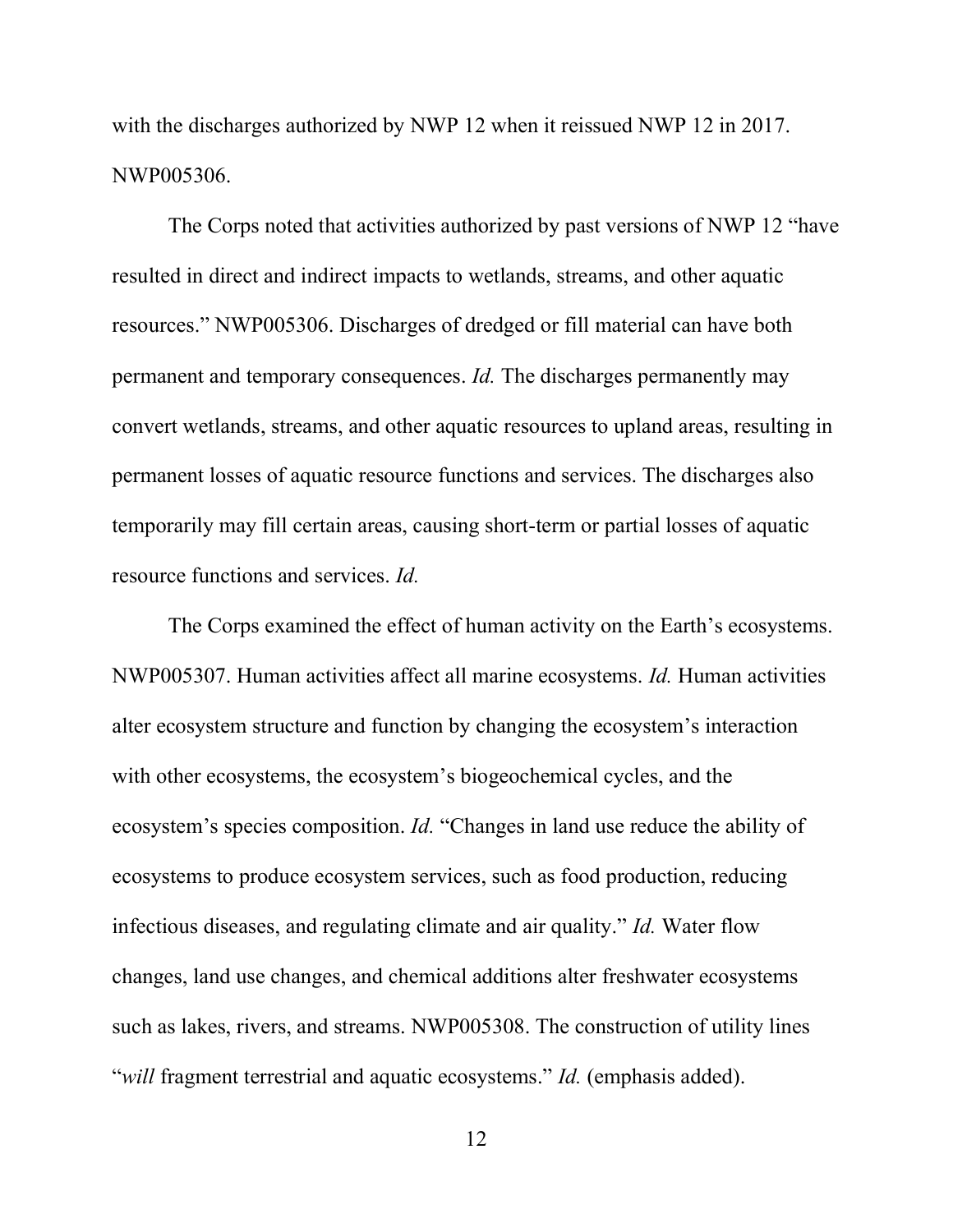The Corps more specifically discussed that land use changes affect rivers and streams through increased sedimentation, larger inputs of nutrients and pollutants, altered stream hydrology, the alteration or removal of riparian vegetation, and the reduction or elimination of inputs of large woody debris. NWP005310. Increased inputs of sediments, nutrients, and pollutants adversely affect stream water quality. Id. Fill and excavation activities cause wetland degradation and losses. NWP005310-11. The Corps emphasized that, although "activities regulated by the Corps under Section 404 of the [CWA]" are "common causes of impairment for rivers and streams, habitat alterations and flow alterations," a wide variety of causes and sources impair the Nation's rivers and streams. NWP005311.

The ESA provides a low threshold for Section 7(a)(2) consultation: An agency must initiate formal consultation for any activity that "may affect" listed species and critical habitat. 50 C.F.R. § 402.14; 16 U.S.C. § 1536(a)(2). The Corps itself has stated that discharges authorized by NWP 12 "will result in a minor incremental contribution to the cumulative effects to wetlands, streams, and other aquatic resources in the United States." NWP005313. The types of discharges that NWP 12 authorizes "may affect" listed species and critical habitat, as evidenced in the Corps' own Decision Document. The Corps should have initiated Section 7(a)(2) consultation before it reissued NWP 12 in 2017.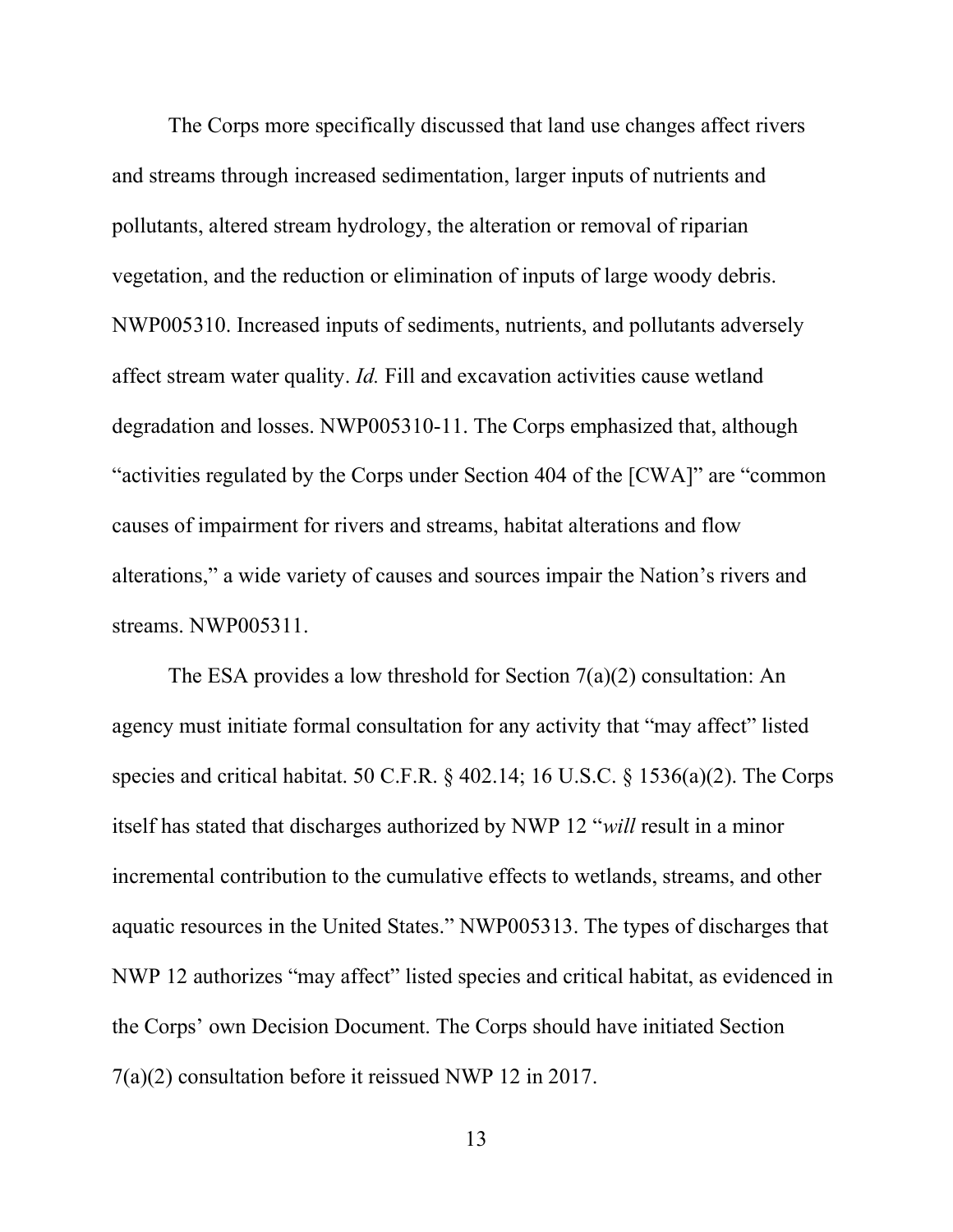Plaintiffs' experts' declarations further support the Court's conclusion that the Corps should have initiated Section  $7(a)(2)$  consultation. These expert declarants state that the Corps' issuance of NWP 12 authorizes discharges that may affect endangered species and their habitats. The ESA's citizen suit provision allows the Court to consider evidence outside the administrative record in its review of Plaintiffs' ESA claim. See 16 U.S.C. § 1540(g); W. Watersheds, 632 F.3d at 497.

Martin J. Hamel, Ph.D., an assistant professor at the University of Georgia who studies anthropogenic and invasive species' impacts on native riverine species, submitted a declaration stating that the discharges authorized by NWP 12 may affect adversely pallid sturgeon, an endangered species. (Doc. 73-4 at 2, 4, 6.) Pallid sturgeon remain susceptible to harm from pollution and sedimentation in rivers and streams because pollution and sedimentation can bury the substrates on which sturgeon rely for feeding and breeding. (*Id.* at 4.) Fine sentiments can lodge between coarse grains of substrate to form a hardpan layer, thereby reducing interstitial flow rates and ultimately reducing available food sources. Construction activities that increase sediment loading pose a significant threat to the pallid sturgeon populations in Nebraska and Montana. (Id.)

Dr. Hamel also stated his understanding that the horizontal directional drilling method ("HDD") for crossing waterways may result in less sedimentation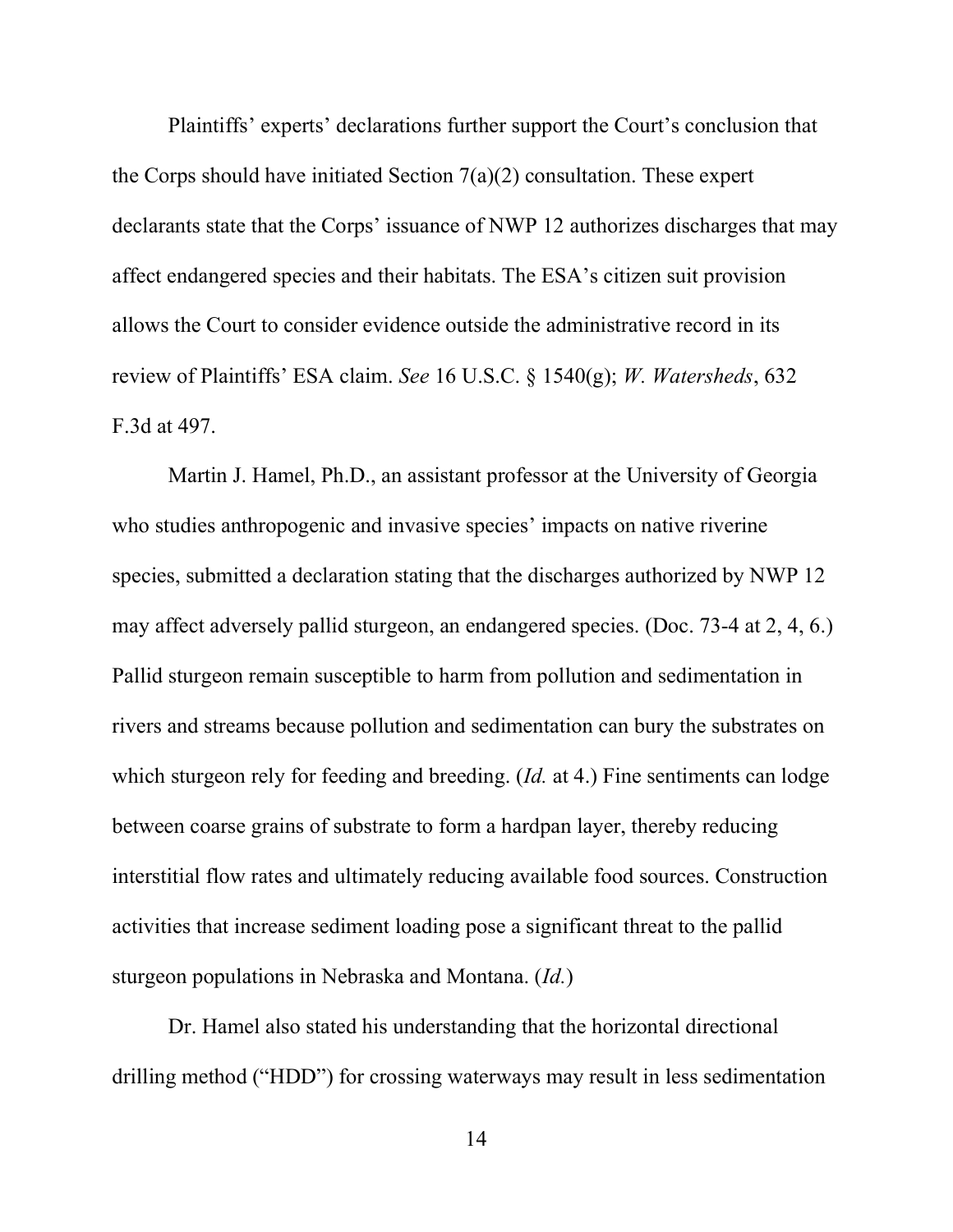of the waterway than other construction methods, such as open trench cuts. (Doc. 73-4 at 5.) HDD can result, however, in an inadvertent return of drilling fluid. An inadvertent return of drilling fluid would result in increased sedimentation and turbidity, which would affect aquatic biota such as pallid sturgeon and the species sturgeon rely on as food sources. (*Id.*)

Jon C. Bedick, Ph.D., a professor of biology at Shawnee State University who has worked extensively with the endangered American burying beetle, submitted a declaration detailing his concerns regarding the Corps' failure to analyze NWP 12's threat to the American burying beetle. (Doc. 73-1 at 2-3, 5.) Certain construction activities, including those approved by NWP 12, can cause harm to species such as the American burying beetle. (Id. at 5.) Dr. Bedick relayed his concern that the Corps failed to undertake a programmatic consultation with FWS regarding its reissuance of NWP 12. (Id.)

NWP 12 authorizes actual discharges of dredged or fill material into jurisdictional waters. 82 Fed. Reg. at 1985. Two experts have declared that the discharges authorized by NWP 12 will affect endangered species. (Docs. 71-1 & 71-3.) The Corps itself has acknowledged that the discharges will contribute to the cumulative effects to wetlands, streams, and other aquatic resources. NWP005313. There exists "resounding evidence" from experts and from the Corps that the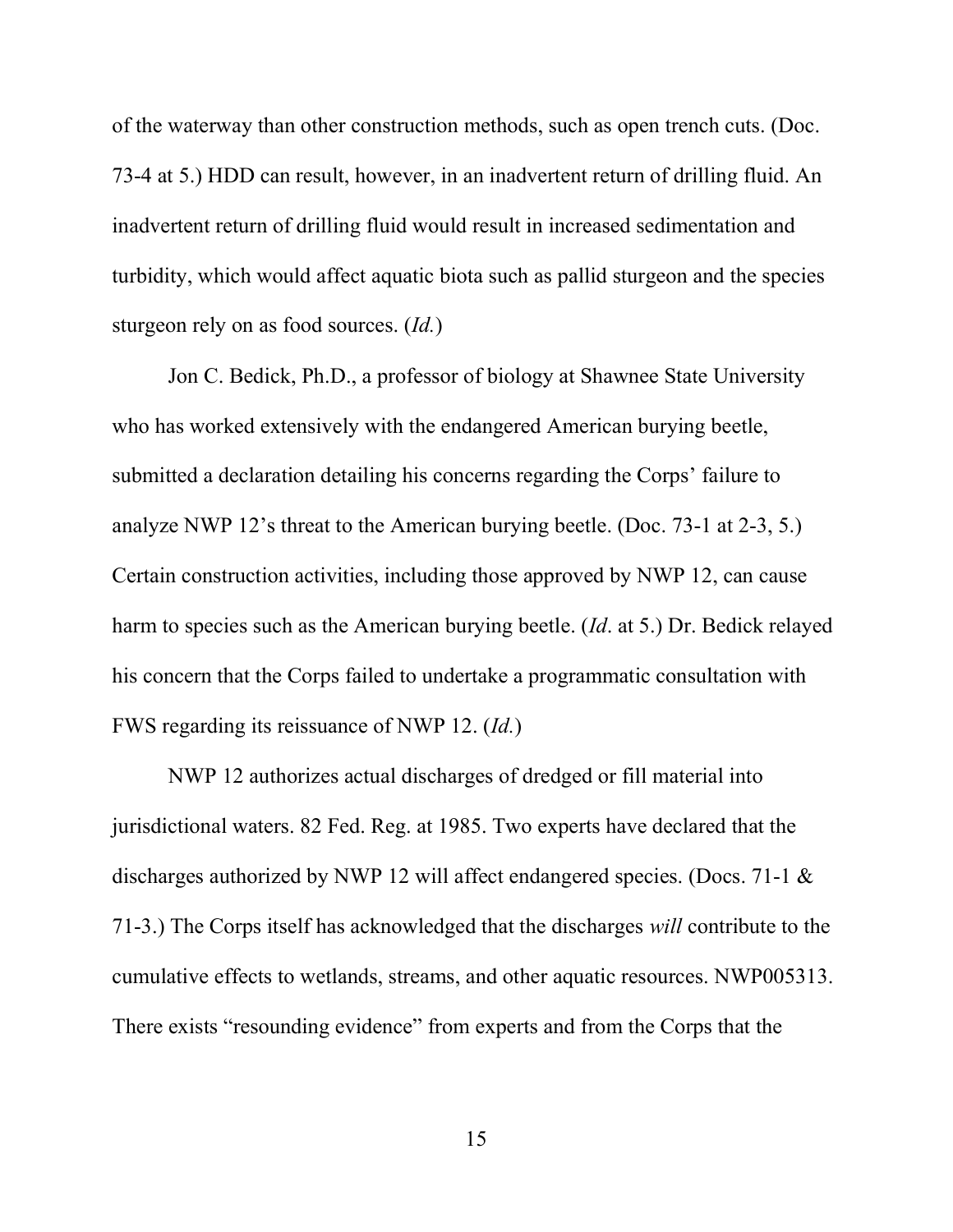discharges authorized by NWP 12 may affect listed species and critical habitat. See W. Watersheds, 632 F.3d at 498.

The Corps cannot circumvent ESA Section 7(a)(2) consultation requirements by relying on project-level review or General Condition 18. See 82 Fed. Reg. 1999; Conner v. Burford, 848 F.2d 1441, 1457-58 (9th Cir. 1988). Project-level review does not relieve the Corps of its duty to consult on the issuance of nationwide permits at the programmatic level. The Corps must consider the effect of the entire agency action. See Conner, 848 F.2d at 1453-58 (concluding that biological opinions must be coextensive with an agency's action and rejecting the Services' deferral of an impacts analysis to a project-specific stage). The Federal Regulations make clear that "[a]ny request for formal consultation may encompass . . . a number of similar individual actions within a given geographical area, a programmatic consultation, or a segment of a comprehensive plan." 50 C.F.R. § 402.14(c)(4). The regulations do "not relieve the Federal agency of the requirements for considering the effects of the action or actions as a whole." Id.; see also Cottonwood Envtl. Law Center v. U.S. Forest Serv., 789 F.3d 1075, 1085 (9th Cir. 2015) (concluding that the Forest Service needed to reinitiate consultation at programmatic level); Pac. Coast Fed'n of Fishermen's Ass'ns v. Nat'l Marine Fisheries Serv., 482 F. Supp. 2d 1248, 1266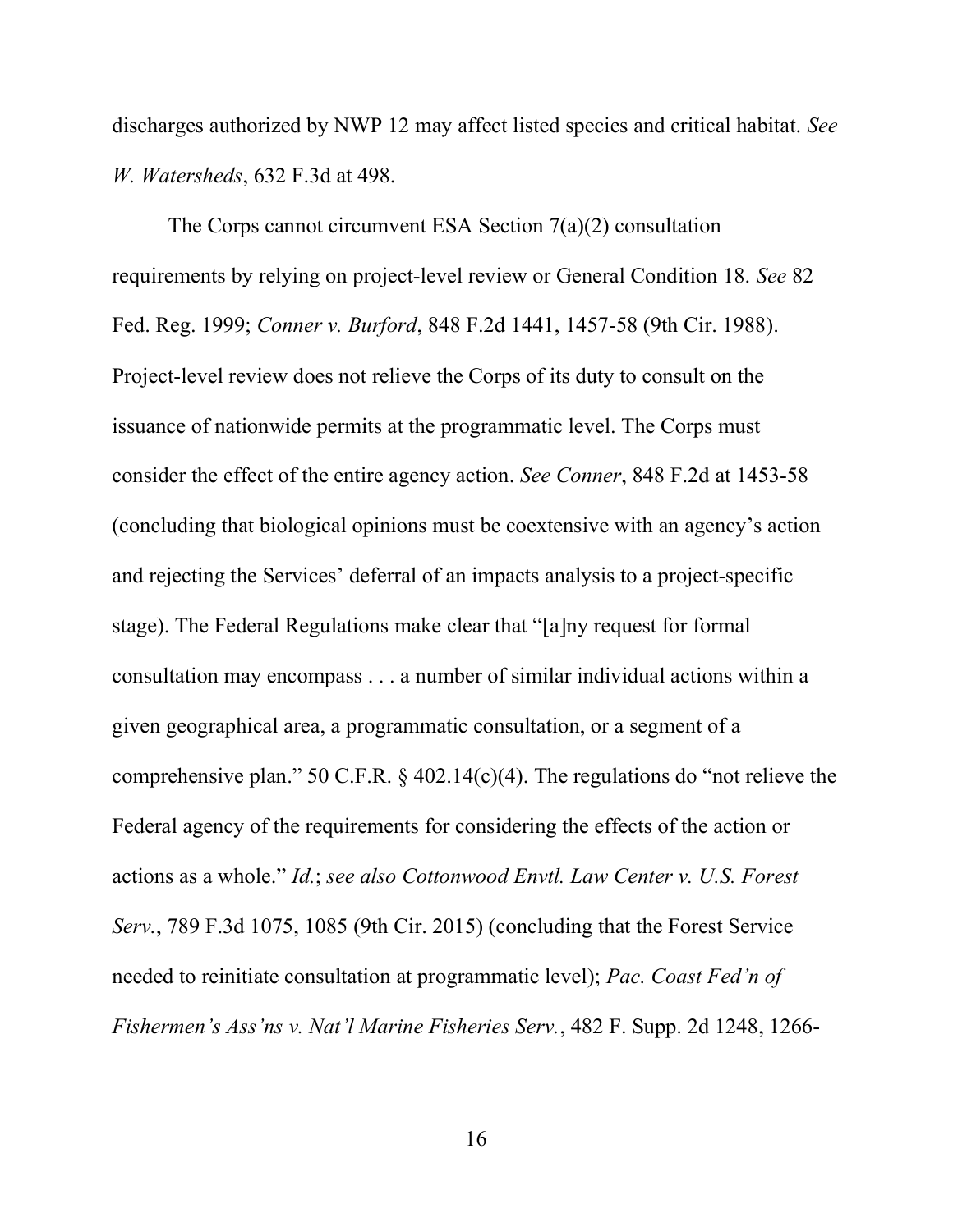67 (W.D. Wash. 2007) (holding that deferral of analysis to the project level "improperly curtails the discussion of cumulative effects").

The Ninth Circuit in Lane County Audubon Soc'y v. Jamison, 958 F.2d 290 (9th Cir. 1992), analyzed what had become commonly known as the "Jamison Strategy." Under the Jamison Strategy, BLM would select land for logging consistent with the protection of the spotted owl. Id. at 291. BLM would submit individual timber sales for ESA consultation with FWS, but would not submit the overall logging strategy itself. Id. at 292. The Ninth Circuit determined that the Jamison Strategy constituted an action that may affect the spotted owl, because the strategy set forth criteria for harvesting owl habitat. Id. at 294. BLM needed to submit the Jamison Strategy to FWS for consultation before BLM implemented the strategy through the adoption of individual sale programs. BLM violated the ESA by not consulting with FWS before it implemented the Jamison Strategy. Id.

The district court in *National Wildlife Federation v. Brownlee*, 402 F. Supp. 2d at 10, relied, in part, on the Ninth Circuit's holding in *Lane County* when it determined that the Corps' reissuance of NWP 12 in 2002 violated the ESA. In Brownlee, the Corps had failed to consult with FWS when it reissued NWP 12 and three other nationwide permits in 2002. Id. at 2, 10. Two environmental groups challenged the Corps' failure to consult. Id. at 2. The environmental groups argued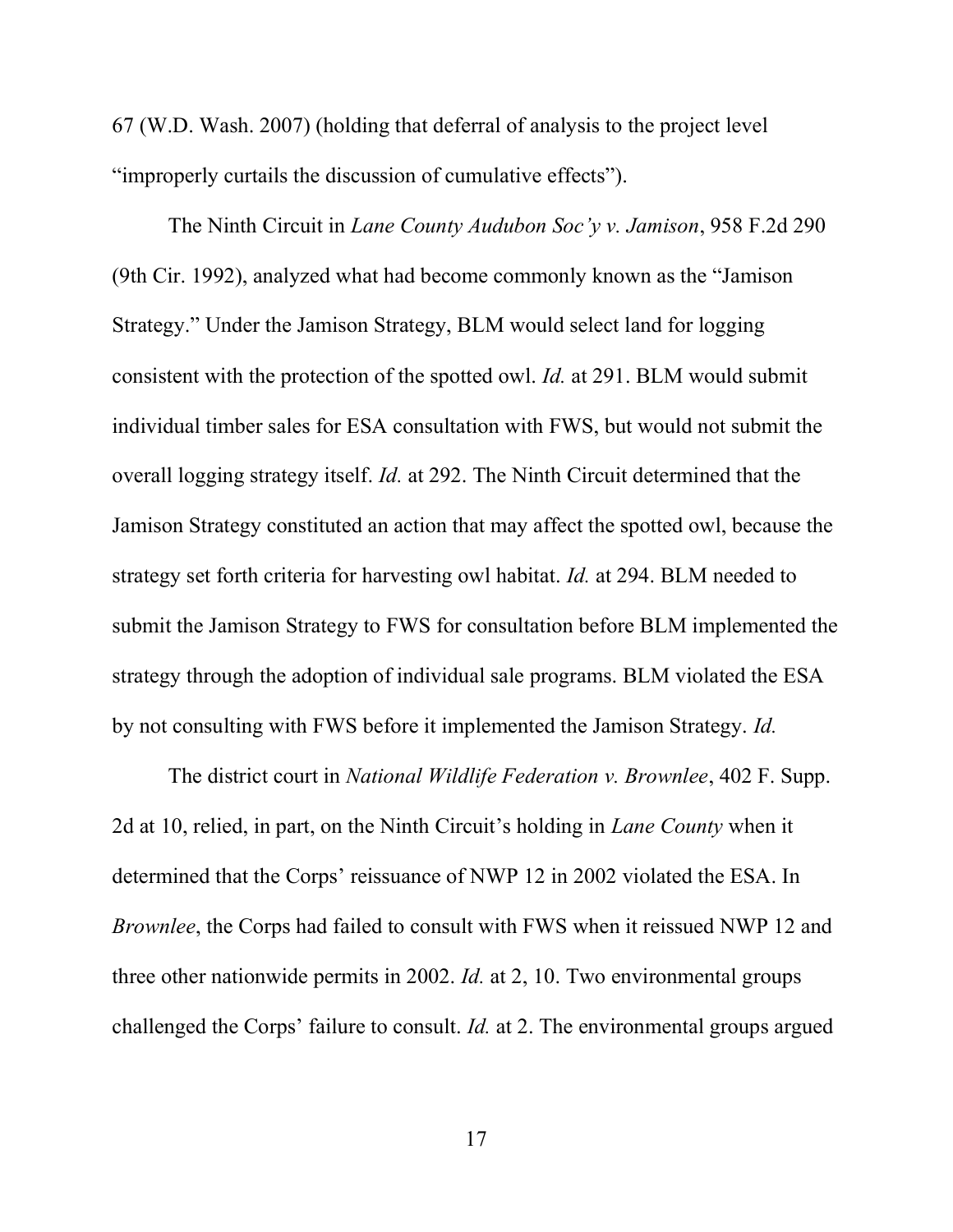that the nationwide permits, including NWP 12, authorized development that threatened the endangered Florida panther. Id.

The Corps asserted that NWP 12 complied with the ESA because projectlevel review would ensure that no harm befell Florida panthers and their habitats. Id. at 10. The court disagreed. Id. NWP 12 and the other nationwide permits authorized development projects that posed a potential threat to the panther. Id. at 3. Large portions of panther habitat existed on lands that could not be developed without a permit from the Corps. *Id.* at 3. Project-level review did not relieve the Corps from considering the effects of NWP 12 as a whole. Id. at 10 (citing 50 C.F.R. § 402.14(c)). The Corps needed to initiate overall consultation for the nationwide permits "to avoid piece-meal destruction of panther habitat through failure to make a cumulative analysis of the program as a whole." Id.

The same holds true here. Programmatic review of NWP 12 in its entirety, as required by the ESA for any project that "may affect" listed species or critical habitat, provides the only way to avoid piecemeal destruction of species and habitat. See Brownlee, 402 F. Supp. 2d at 10; 50 C.F.R. § 402.14(c). Project-level review, by itself, cannot ensure that the discharges authorized by NWP 12 will not jeopardize listed species or adversely modify critical habitat. The Corps has an ongoing duty under ESA Section 7(a)(2) to ensure that its actions are not likely to jeopardize the continued existence of endangered and threatened species or result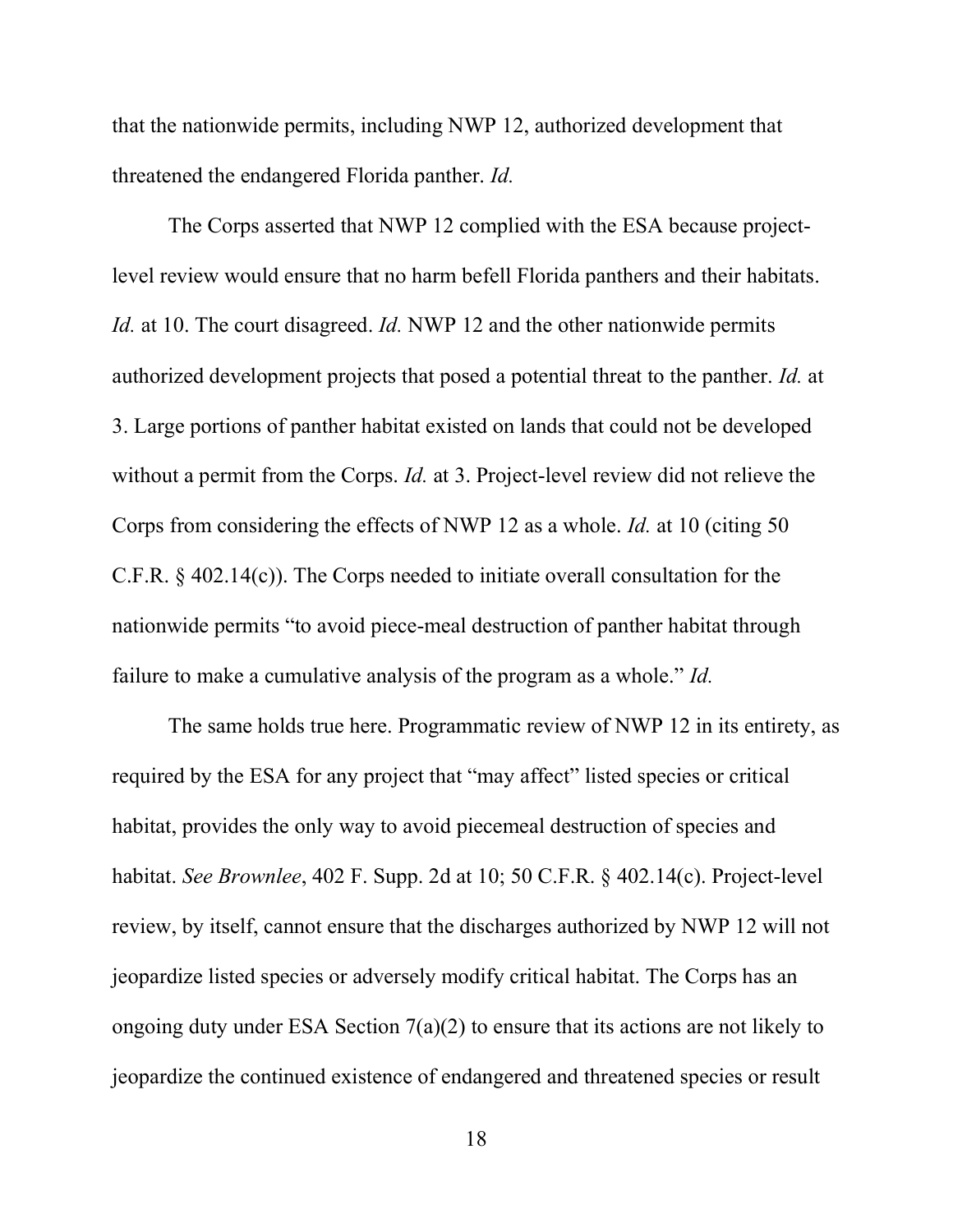in the destruction or adverse modification of critical habitat. 16 U.S.C.

§ 1536(a)(2). The Corps failed to fulfill that duty when it reissued NWP 12 in 2017.

The Court certainly presumes that the Corps, the Services, and permittees will comply with all applicable statutes and regulations. See, e.g., United States v. Norton, 97 U.S. 164, 168 (1887) ("It is a presumption of law that officials and citizens obey the law and do their duty."); Brownlee, 402 F. Supp. 2d at 5 n.7 (presuming that permittees will comply with the law and seek the Corps' approval before proceeding with activities affecting endangered species). That presumption does not allow the Corps to delegate its duties under the ESA to permittees.

General Condition 18 fails to ensure that the Corps fulfills its obligations under ESA Section 7(a)(2) because it delegates the Corps' initial effect determination to non-federal permittees. The Corps must determine "at the earliest possible time" whether its actions "may affect listed species or critical habitat." See 50 C.F.R. § 402.14(a). The Corps decided that NWP 12 does not affect listed species or critical habitat because General Condition 18 ensures adequate protection. NWP005324-26. General Condition 18 instructs a non-federal permittee to submit a PCN to the district engineer if the permittee believes that its activity "might" affect listed species or critical habitat. 82 Fed. Reg. at 1999-2000. In that sense, General Condition 18 turns the ESA's initial effect determination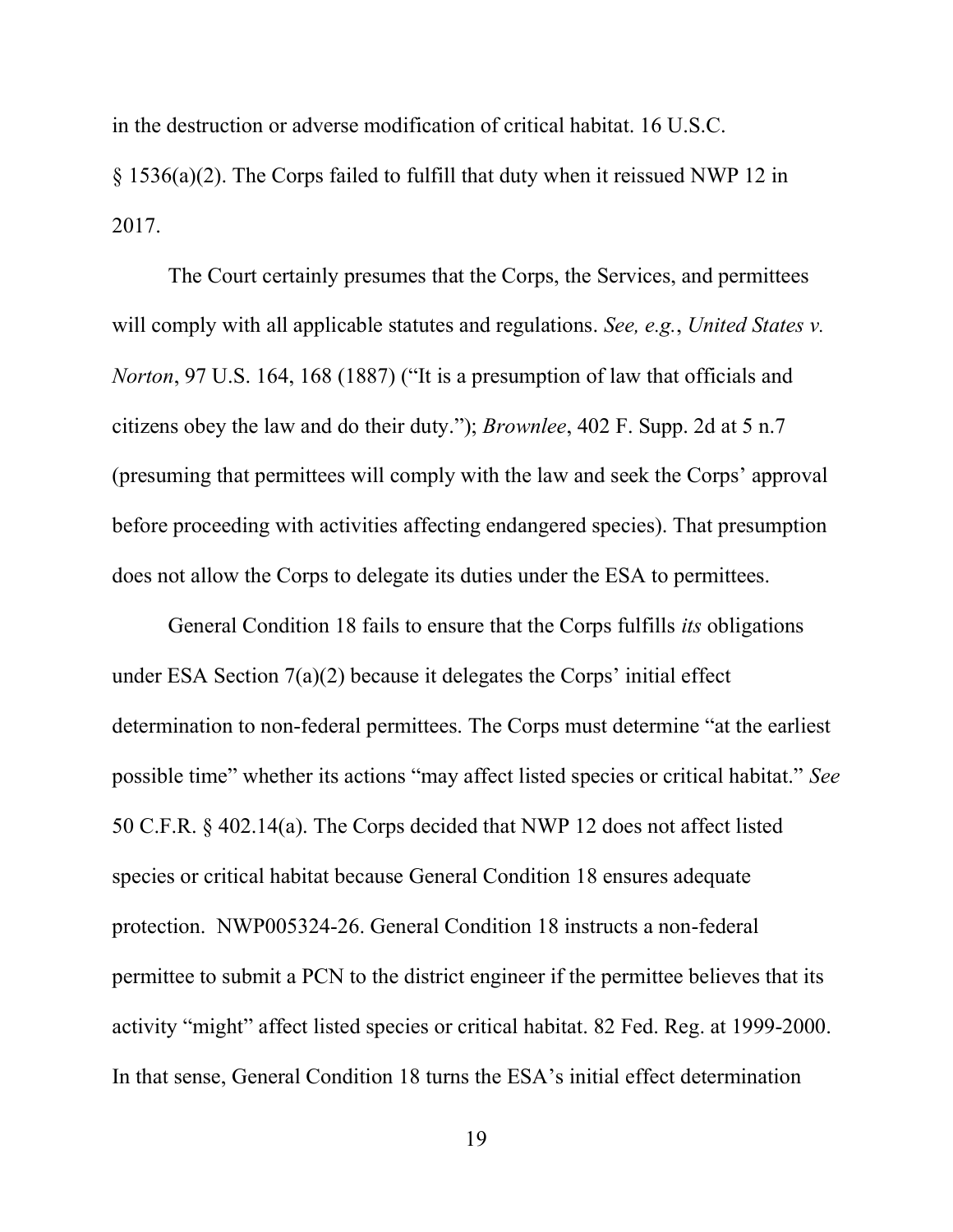over to non-federal permittees, even though the Corps must make that initial determination. See 50 C.F.R. § 402.14(a). The Corps' attempt to delegate its duty to determine whether NWP 12-authorized activities will affect listed species or critical habitat fails.

The Corps remains well aware that its reauthorization of NWP 12 required Section  $7(a)(2)$  consultation given the fact that it initiated formal consultation when it reissued NWP 12 in 2007 and continued that consultation during the 2012 reissuance. NWP031044. NMFS released a biological opinion, which concluded that the Corps' implementation of the nationwide permit program has had "more than minimal adverse environmental effects on the aquatic environment when performed separately or cumulatively." (Doc. 75-9 at 222-23.) The Corps reinitiated consultation to address NMFS's concerns, and NMFS issued a new biological opinion in 2014. NWP030590. The Corps' prior consultations underscore the need for programmatic consultation when the Corps reissued NWP 12 in 2017.

Substantial evidence exists that the Corps' reissuance of NWP 12 "may affect" listed species and critical habitat. This substantial evidence requires the Corps to initiate consultation under ESA Section  $7(a)(2)$  to ensure that the discharge activities authorized under NWP 12 comply with the ESA. See 16 U.S.C. § 1536(a)(2); 50 C.F.R. §§ 402.02, 402.14. The Corps failed to consider relevant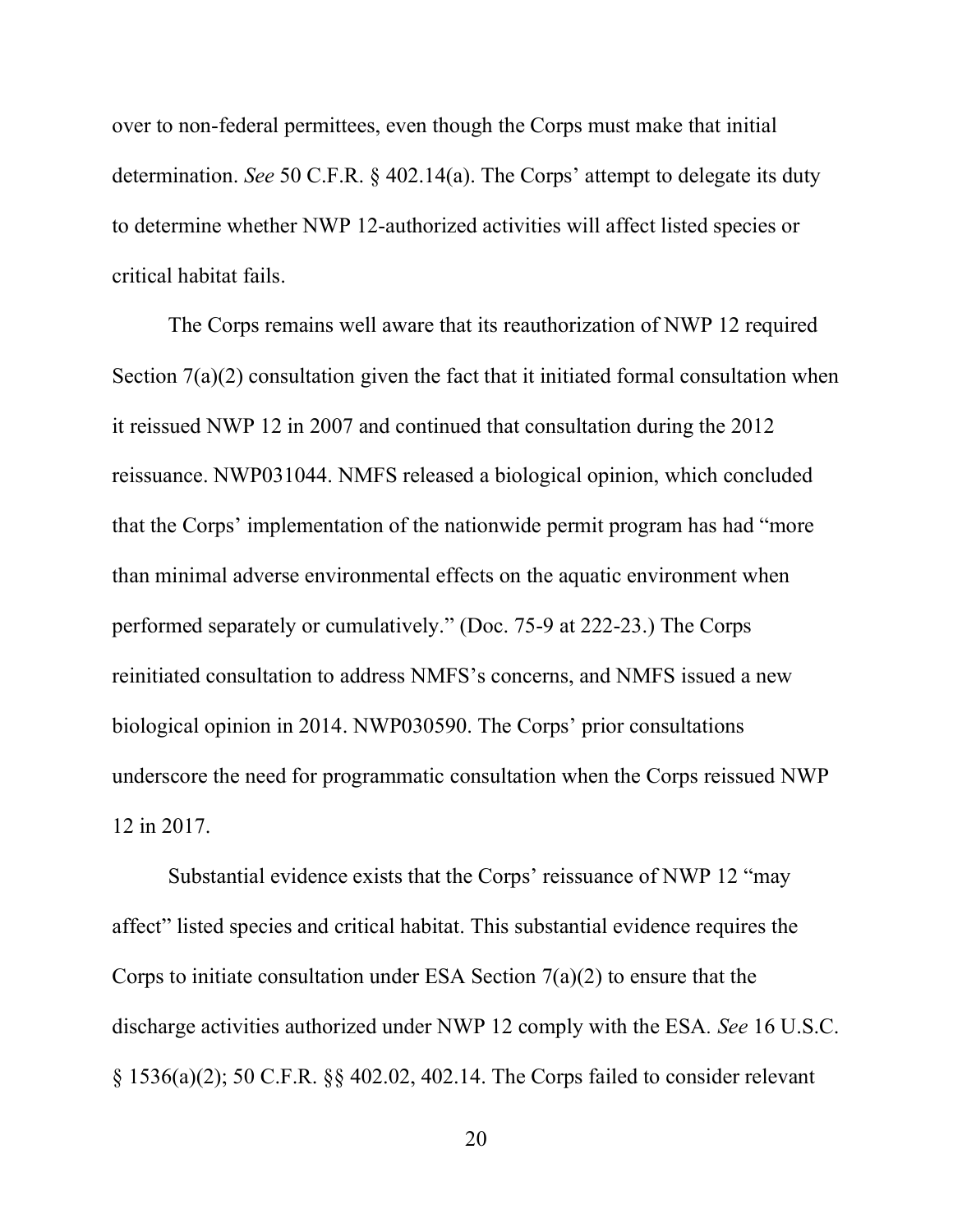expert analysis and failed to articulate a rational connection between the facts it found and the choice it made. See W. Watersheds, 632 F.3d at 498. The Corps' "no effect" determination and resulting decision to forego programmatic consultation proves arbitrary and capricious in violation of the Corps' obligations under the ESA. The Corps should have initiated ESA Section 7(a)(2) consultation before it reissued NWP 12 in 2017. The Corps' failure to do so violated the ESA.

These failures by the Corps entitle the Plaintiffs to summary judgment regarding their ESA Claim. The Court will remand NWP 12 to the Corps for compliance with the ESA. The Court vacates NWP 12 pending completion of the consultation process. The Court further enjoins the Corps from authorizing any dredge or fill activities under NWP 12.

### II. PLAINTIFFS' REMAINING CLAIMS

Plaintiffs further allege that NWP 12 violates both NEPA and the CWA. (Doc. 36 at 73-77, 81-84.) Plaintiffs, the Corps, and TC Energy each have moved for summary judgment regarding Plaintiffs' NEPA and CWA Claims. (Doc. 72 at 2; Doc. 87 at 2; Doc. 90 at 2.) The Court already has determined that the Corps' reissuance of NWP 12 violated the ESA, remanded NWP 12 to the Corps for compliance with the ESA, and vacated NWP 12 pending completion of the consultation process.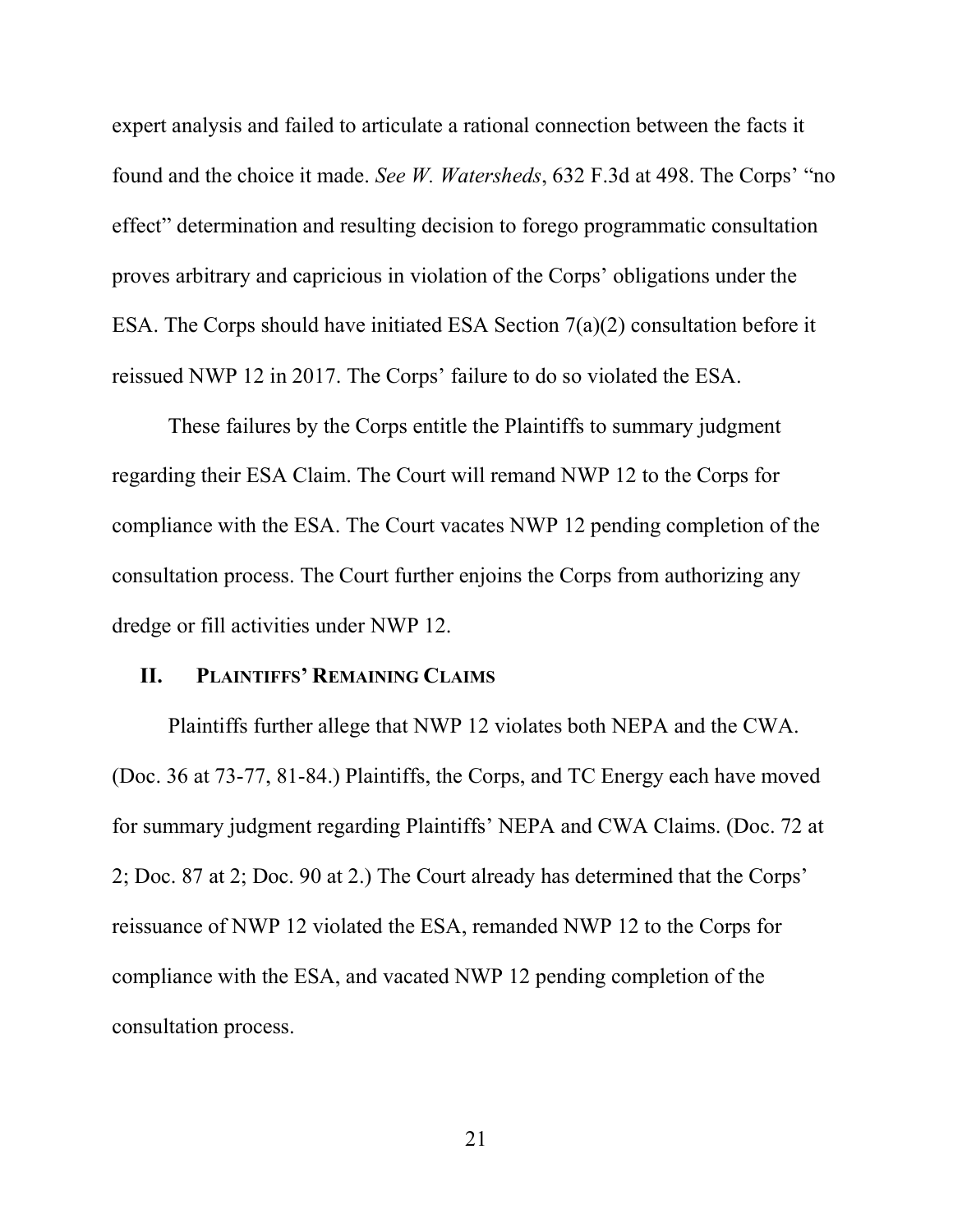The Court anticipates that the Corps may need to modify its NEPA and CWA determinations based on the Corps' ESA Section 7(a)(2) consultation with the Services, as briefly discussed below. The Court will deny without prejudice all parties' motions for summary judgment regarding Plaintiffs' NEPA and CWA claims pending ESA Section 7(a)(2) consultation and any further action by the Corps.

#### A. The National Environmental Policy Act

Plaintiffs allege that NWP 12 violates NEPA because the Corps failed to evaluate adequately NWP 12's environmental impacts. (Doc. 36 at 4.) Congress enacted NEPA to ensure that the federal government considers the environmental consequences of its actions. See 42 U.S.C. 4331(b)(1). NEPA proves, in essence, to be a procedural statute designed to ensure that federal agencies make fully informed and well-considered decisions. Sierra Club v. U.S. Army Corps of Eng'rs, 990 F. Supp. 2d 9, 18 (D.D.C. 2013). NEPA does not mandate particular results, but instead prescribes a process to ensure that agencies consider, and that the public is informed about, potential environmental consequences. Robertson v. Methow Valley Citizens Council, 490 U.S. 332, 350 (1989).

NEPA requires a federal agency to evaluate the environmental consequences of any major federal action "significantly affecting the quality of the human environment" before undertaking the proposed action. 42 U.S.C. § 4332(C). A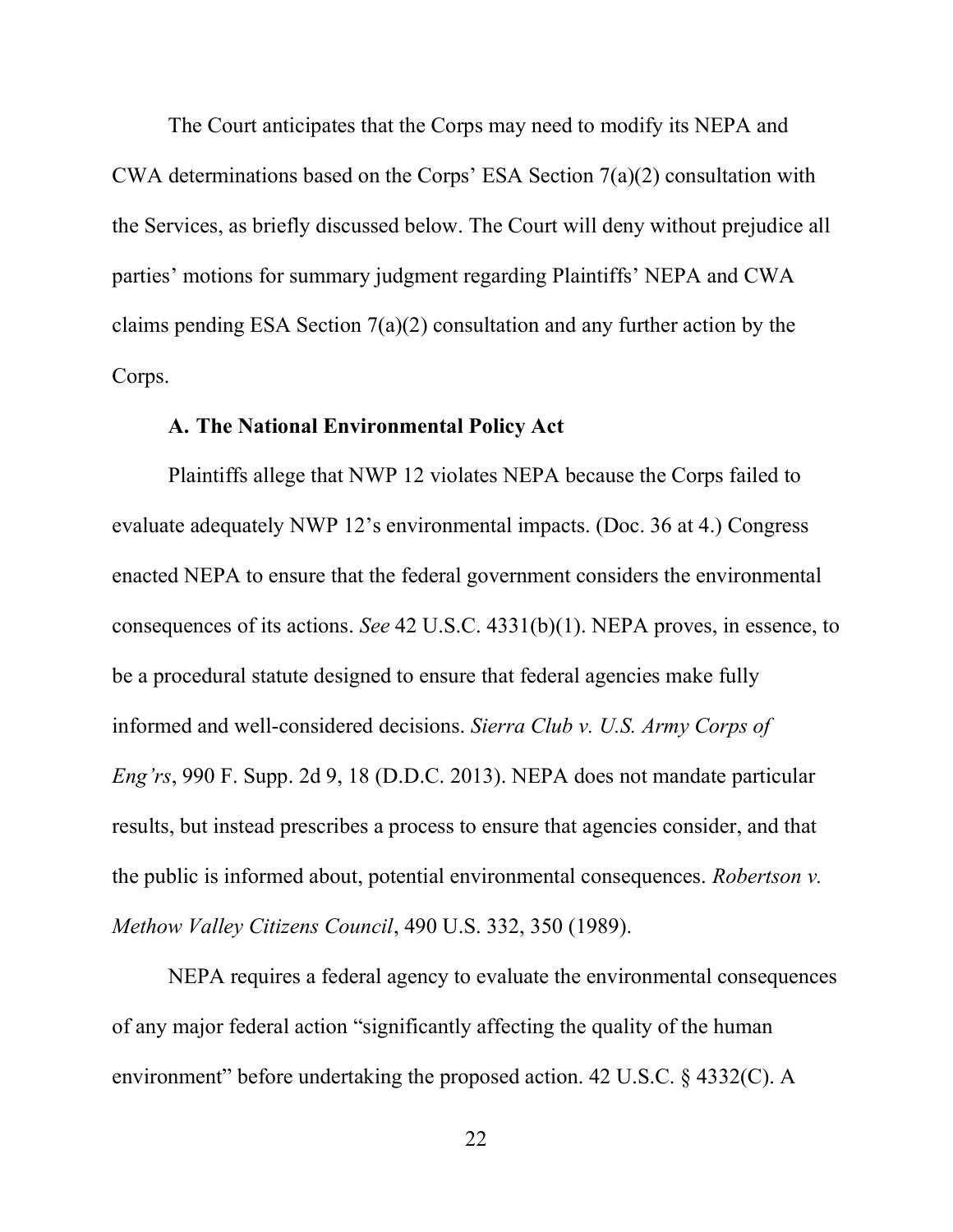federal agency evaluates the environmental consequences of a major federal action through the preparation of a detailed environmental impact statement ("EIS"). 40 C.F.R. § 1501.4. An agency may opt first to prepare a less-detailed environmental assessment ("EA") to determine whether a proposed action qualifies as a "major federal action significantly affecting the quality of the human environment" that requires an EIS. Id. The agency need not provide any further environmental report if the EA shows that the proposed action will not have a significant effect on the quality of the human environment. 40 C.F.R. § 1501.4(e); Dep't of Transp. v. Pub. Citizen, 541 U.S. 752, 757-58 (2004).

The Corps conducted an EA in the process of reissuing NWP 12. NWP005289. The Corps determined that the issuance of NWP 12 would not have a significant impact on the quality of the human environment. NWP005340. The Corps accordingly concluded that it did not need to prepare an EIS. Id. Plaintiffs argue that the EA proves insufficient under NEPA for various reasons. (Doc. 73 at 17-34.)

The Decision Document detailed NWP 12's environmental consequences. NWP005303-5317. The Court anticipates that the ESA Section 7(a)(2) consultation will further inform the Corps' NEPA assessment of NWP 12's environmental consequences. Armed with more information, the Corps may decide to prepare an EIS because NWP 12 represents a major federal action that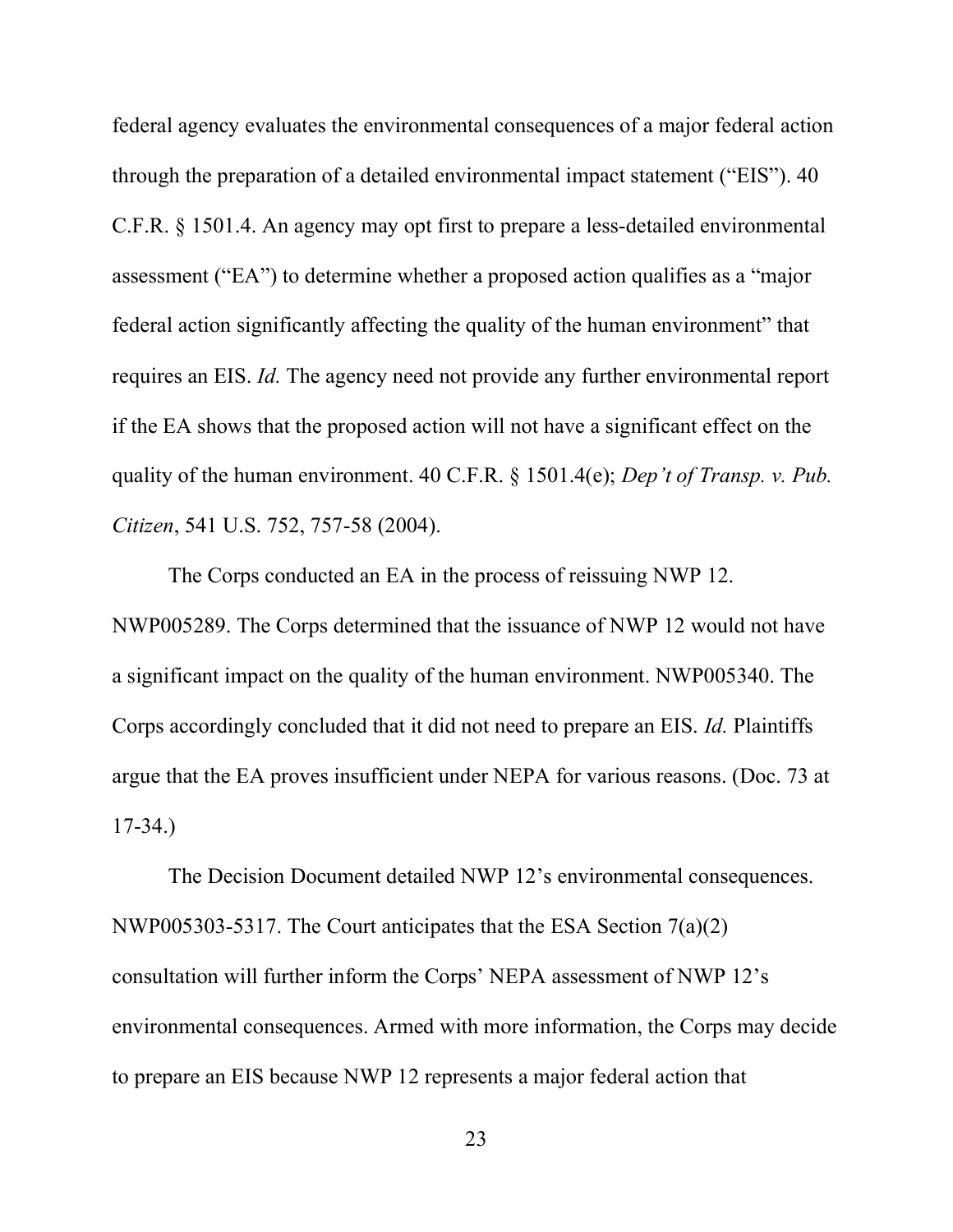significantly affects the quality of the human environment. See 42 U.S.C. § 4332(C); 40 C.F.R. § 1501.4.

## B. The Clean Water Act

Section 404(e) of the CWA allows the Corps to issue nationwide permits for categories of activities that "will cause only minimal adverse environmental effects when performed separately, and will have only minimal cumulative adverse effect on the environment." 33 U.S.C. § 1344(e)(1). The Decision Document evaluated NWP 12's compliance with CWA Section 404 permitting guidelines. NWP005340. The Corps concluded that the discharges authorized by NWP 12 comply with the CWA. Id. The Corps specifically noted that the activities authorized by NWP 12 "will result in no more than minimal individual and cumulative adverse effects on the aquatic environment." Id.

Plaintiffs allege that NWP 12 violates the CWA because NWP 12 authorizes activities that will cause more than minimal adverse environmental effects. (Doc. 36 at 5.) Plaintiffs note that, although NWP 12 authorizes projects that would result in no more than one-half acre of water loss, linear utility lines may use NWP 12 repeatedly for many water crossings along a project's length. Plaintiffs argue that this repeated use causes more than minimal adverse environmental effects. (Id.)

The Court similarly anticipates that the ESA Section 7(a)(2) consultation will inform the Corps' CWA assessment of NWP 12's environmental effects. The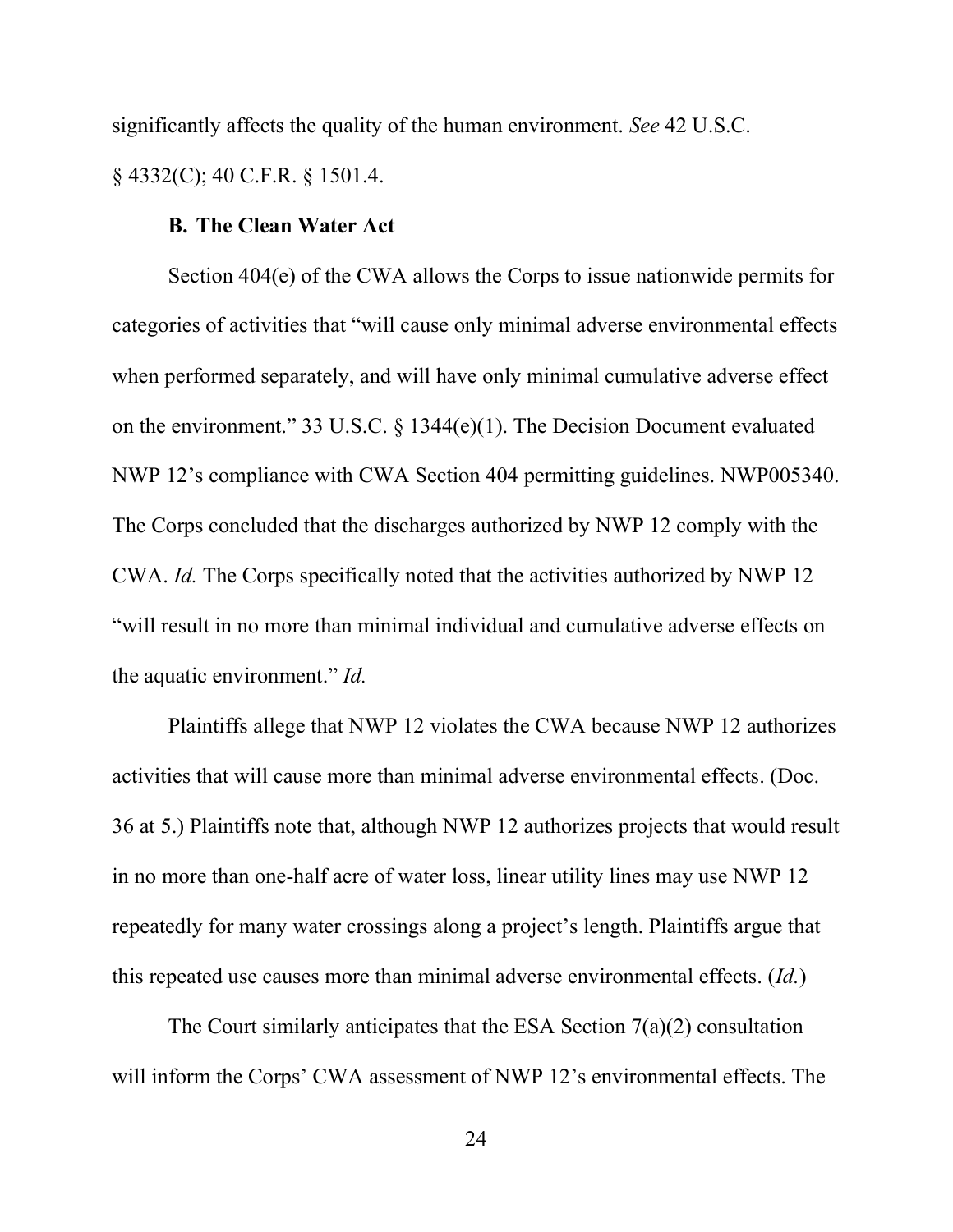Corps' adverse effects analyses and resulting CWA compliance determination may change after ESA Section 7(a)(2) consultation brings more information to light.

At this point in the litigation, the Court does not need to determine whether the Corps made a fully informed and well-considered decision under NEPA and the CWA when it reissued NWP 12 in 2017. The Court has remanded NWP 12 to the Corps for ESA Section 7(a)(2) consultation. The Court anticipates that the Corps will conduct additional environmental analyzes based on the findings of the consultation.

### **ORDER**

It is hereby ORDERED that:

1. Plaintiffs' Motion for Partial Summary Judgment (Doc. 72) is GRANTED, IN PART, and DENIED WITHOUT PREJUDICE, IN PART. The Court grants Plaintiffs' motion for summary judgment regarding Plaintiffs' ESA Claim, Claim Four. The Court denies without prejudice Plaintiffs' motions for summary judgment regarding Plaintiffs' NEPA and CWA Claims, Claims One and Two.

2. Federal Defendants' Motion for Partial Summary Judgment (Doc. 87) is DENIED, IN PART, and DENIED WITHOUT PREJUDICE, IN PART. The Court denies Federal Defendants' motion for summary judgment regarding Plaintiffs' ESA Claim, Claim Four. The Court denies without prejudice Federal